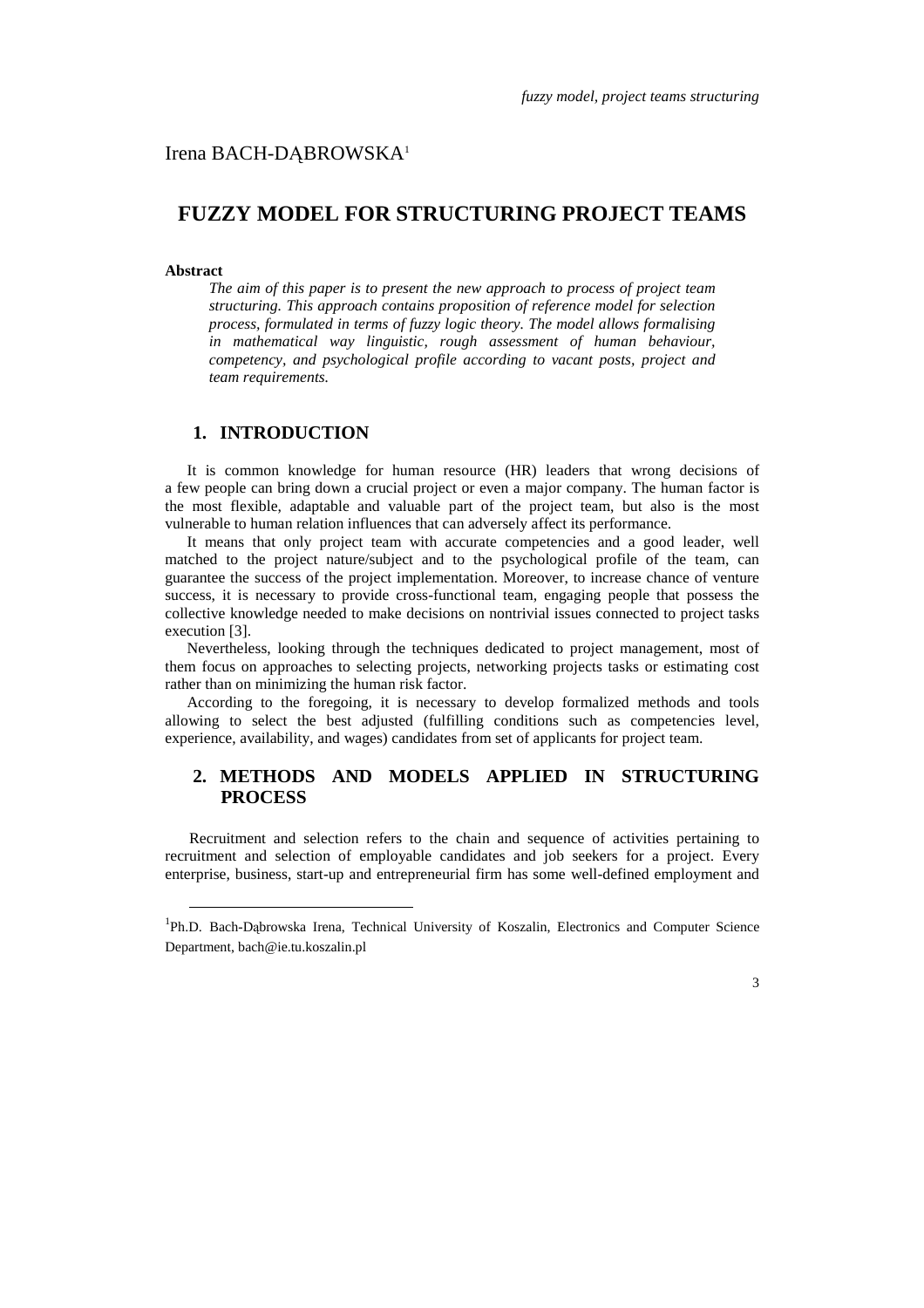recruitment policies and hiring procedures [14]. Methods and soft tools implemented in hiring process can be categorized to one from four groups:

- Assessment of application forms: curriculum vitae, covering letter, personal questionnaire, certificates and diplomas, education rankings;
- Inspection of references: written references, verbal references;
- Interviews: formalized proceedings, informal/easy conversations;
- Tests: skills/competency tests, samples and simulations of work, medical tests, psychological tests.

Some of employers also use of Assessment Center/Development Center services that guarantee professional and complex performance of recruitment process.

When there is a need to hire professional staff for crucial project, it is necessary to employ all named methods and tools. The most important are those, which allow to asses adjustment of each applicant in respect to psychological profile of whole project team. On the HR management target, there exist wide ranges of special psychological test that recruitment personnel can apply in hiring process.

As an example the Thomas-Kilmann Conflict Mode Instrument [15] measures how much people display competing, collaborating, compromising, avoiding, and accommodating behavior in conflict situations. The T-P (Task-People) Leadership Questionnaire [10] examines the extent to which individuals focus on tasks versus people in work situations. The FIRO-B Awareness Scale [6] examines people along three dimensions: inclusion ("Do you desire strongly to be included in group activities? Do you like to include others?"), control ("Do you prefer being in situations that are well under control? Do you feel a strong need to take control of situations?"), and affection ("Is it important to you to be liked? Do you express affection toward others?") [3].

The most popular and adaptable method is however the Myers-Briggs Test Indication (MBTI) [7], [8] which allow to determine and categorized people to one from sixteen possible psychological types. This typology is simple, practical and reliable tool, which is used to precise requirements for specify functions or work post and in respect of applicants applied for this post. It is also helpful in searching for complementary types of leaders and subordinates as well as in optimizing project teams. Reliability and accuracy of MBTI method has been confirm thru review millions of tests carried out on employees from large business companies such as Apple Computer, Exxon, AT&T, CityCrop, General Electric, Honeywell, McDonald's or 3M. It has been estimated that only in 1986 in United States this test has been carried out on over one and a half million of people [5]. From that time MBTI and other popular psychological test like Belbin Team Roles [1], [2] becomes a standard in recruitment and selection process.

All of mentioned methods apart from good points have also bad one that significantly affects on selecting quality. Main disadvantages of described methods are as follow:

- carry out and verify tests for all applicants require great cost of time and labor, thus in situation of large amount of applications there exist a suspicion of unconscientiously work performance,
- assessment of application forms and the review process carried out by human resource can be exposing on lack of impartiality.

It is easy to notice that there is a need to develop one general model and solving method of structuring project team process, implementation of which ensue: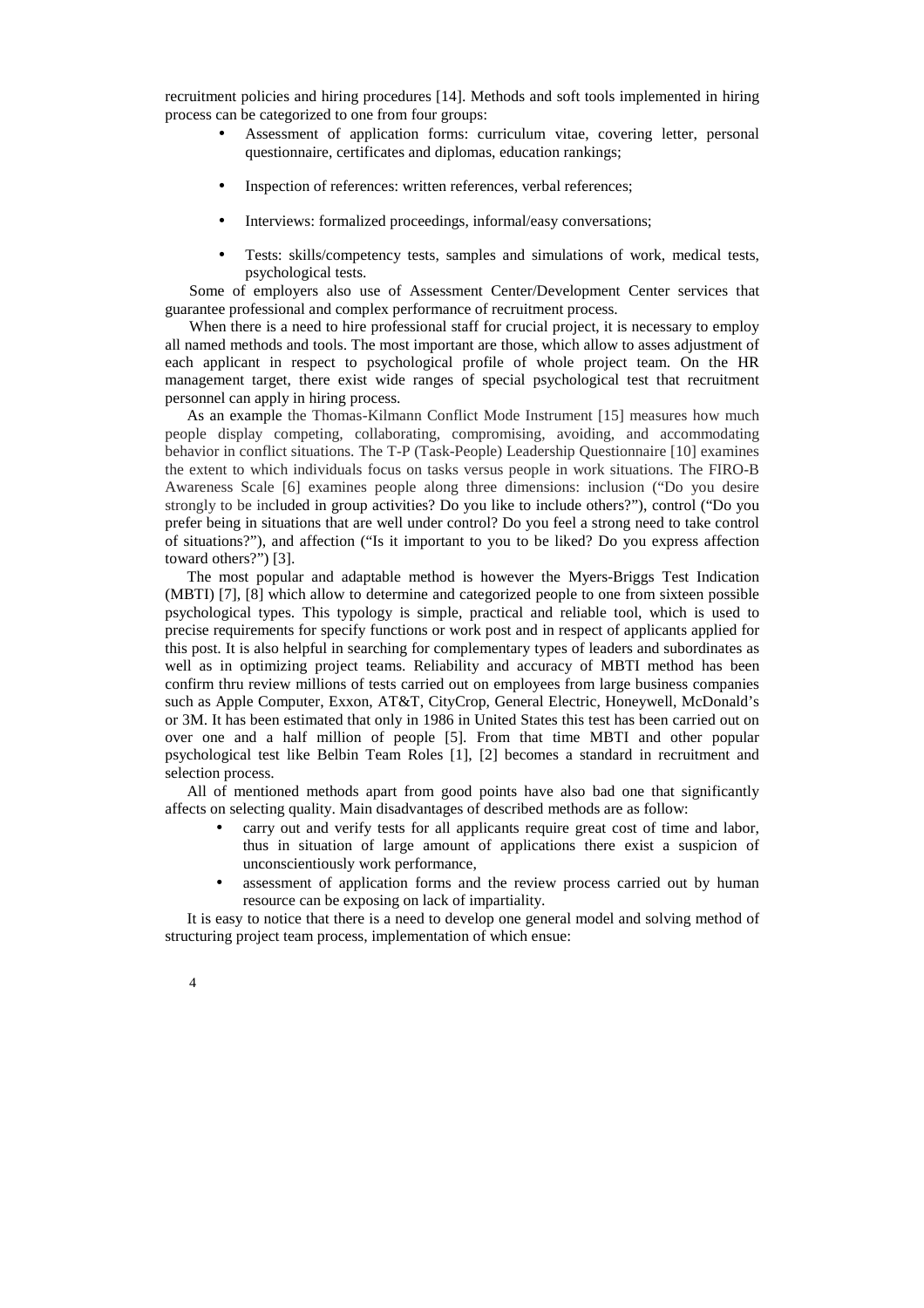- impartial and non emotional, thus a fair assessment of each candidate,
- uniform procedure of verification for all applicants.

The class of problem described in the next paragraph will be formulated by the defined reference model.

### **3. PROBLEM STATEMENT**

Given is a project, characterized by its complexity, specific/required character of management and time window for its execution.

Given is a set of vacancies necessary to fill in a project team, characterized by required competency level, experience, availability, MBTI profile.

Given is a set of candidates for vacant posts, characterized by their competencies, work experience, psychological profile and availability.

Information about project, vacancies and candidates are formulated in linguistic way. Values of decision variables are defined in both precise (crisp) and imprecise (fuzzy) way and can take a form of numbers as well as words.

The following questions are considered:

- Does there exist a project team (set of alternative projects teams) allowing to achieve assumed project objectives? If YES:
- Which combination of candidates (alternative sets) allow to achieve assumed project objectives?
- Does there exist a candidate, who fulfils given set of the basic criteria and is well adjusted to the project team? If YES:
- Which of candidates is best adjusted to vacant post and to project team?

This paper presents a proposition of general reference model based on fuzzy set theory, model that allows defining and resolving structuring project teams decision problems. Proposed model combine precise and imprecise values of decision variables.

# **4. FUZZY MODEL**

In the situation where the quality assessment is needed and there are no measuring devices able to carry out measurement – for example stress resistance level, force of pressure, intuition level, chance of getting promotion in given workplace, people usually do not have any problems with evaluation. They use of linguistic values based on rough, fuzzy evaluation.

In 1965, Lotfi Zadeh formalized this approach as Fuzzy Logic theory.

Fuzzy logic is a form of many-valued logic, based on imprecise data implementing approximate rather than fixed and exact reasoning. In contrast with traditional logic theory, where binary sets have two-valued logic: true or false, fuzzy logic variables may have a truthvalue that ranges in degree between 0 and 1. Fuzzy logic has been extended to handle the concept of partial truth, where the truth-value may range between completely true and completely false. Furthermore, when linguistic variables are used, these degrees may be managed by specific functions [4].

The reasoning in fuzzy logic is similar to human reasoning. It allows for approximate values and inferences as well as incomplete or ambiguous data (fuzzy data) as opposed to only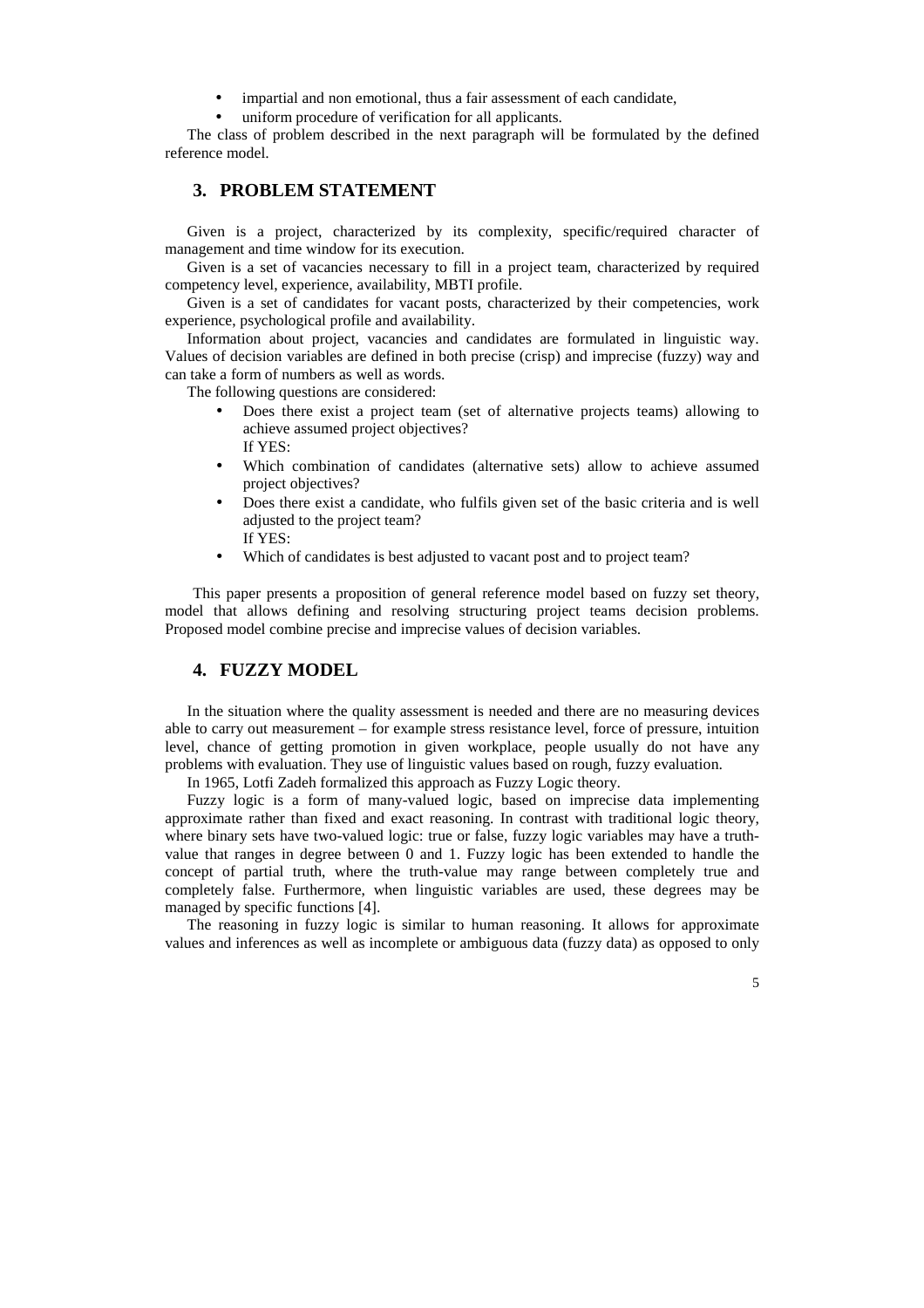relying on crisp data (binary yes/no choices). Fuzzy logic is able to process incomplete data and provide approximate solutions to problems other methods find difficult to solve.

As this article is not dedicated to explain the basics of fuzzy logic theory, in following book positions [9], [12], interested readers can find detailed description of this theory. Therefore only the most important definitions, needed to understand and define of fuzzy set, are given below (Def. 1 based on [13], [11], Def.  $2 \div 5$  based on [9]).

**Definition 1.:** *Linguistic variable* is a variable whose values are words or sentences instead of numbers and that is characterized by a quadruple [*L*, *T*(*L*), *Ω*, *M*] in which *L* is the name of the variable,  $T(L)$  is a countable term set of labels or words (i.e. the linguistic values),  $\Omega$  is a universe of discourse and *M* is a semantic rule.

### *Example***:**

*X* is variable with values in *Ω* [0, 10]  $[L, T(L), Q, M]$  is a linguistic variable labeling *X*, where: T(L): {very small, small, medium, large, very large},  $M$  (very small) = [0:1 2:1 3:0],  $M$  (small) = [1:0 2:1 4:1 5:0],  $M$  (medium) = [3:0 4:1 6:1 7:0],  $M$  (large) = [5:0 6:1 8:1 9:0], M (very large) =  $[7:0 8:1 10:1]$ .

**Definition 2:** *Linguistic value* is a words assessment of linguistic variable.

*Example:*  L: Speed Linguistic values: high, medium, low

**Definition 3: Fuzzy Set** is any set that allows its members to have different degree of membership, called membership function, in the interval [0 - 1].

Fuzzy set *A*, defined in the numerical universal of discourse *Ω*, is a set of pairs:

$$
A = \{(\mu_A^*(q), q)\}, \,\forall q \in \Omega. \tag{1}
$$

Where:

 $\mu_A$  is a membership function of fuzzy set *A*,

 $\mu_A^*(q)$  is membership grade of the element *q* in a fuzzy set *A*, while  $\mu_A(q) \in [0,1]$ .

Membership function implements representation of numerical universe of discourse for given variable to the range [0,1]:

 $\mu_A$ *:*  $\Omega \rightarrow [0,1]$ .

#### **Definition 4:** *Membership function. Grade of membership.*

*The membership function* associates to each element *q* of given variable a certain value from range [0,1]:

|  | ٦ |    |    |
|--|---|----|----|
|  |   |    |    |
|  | w | ۰. | ۰. |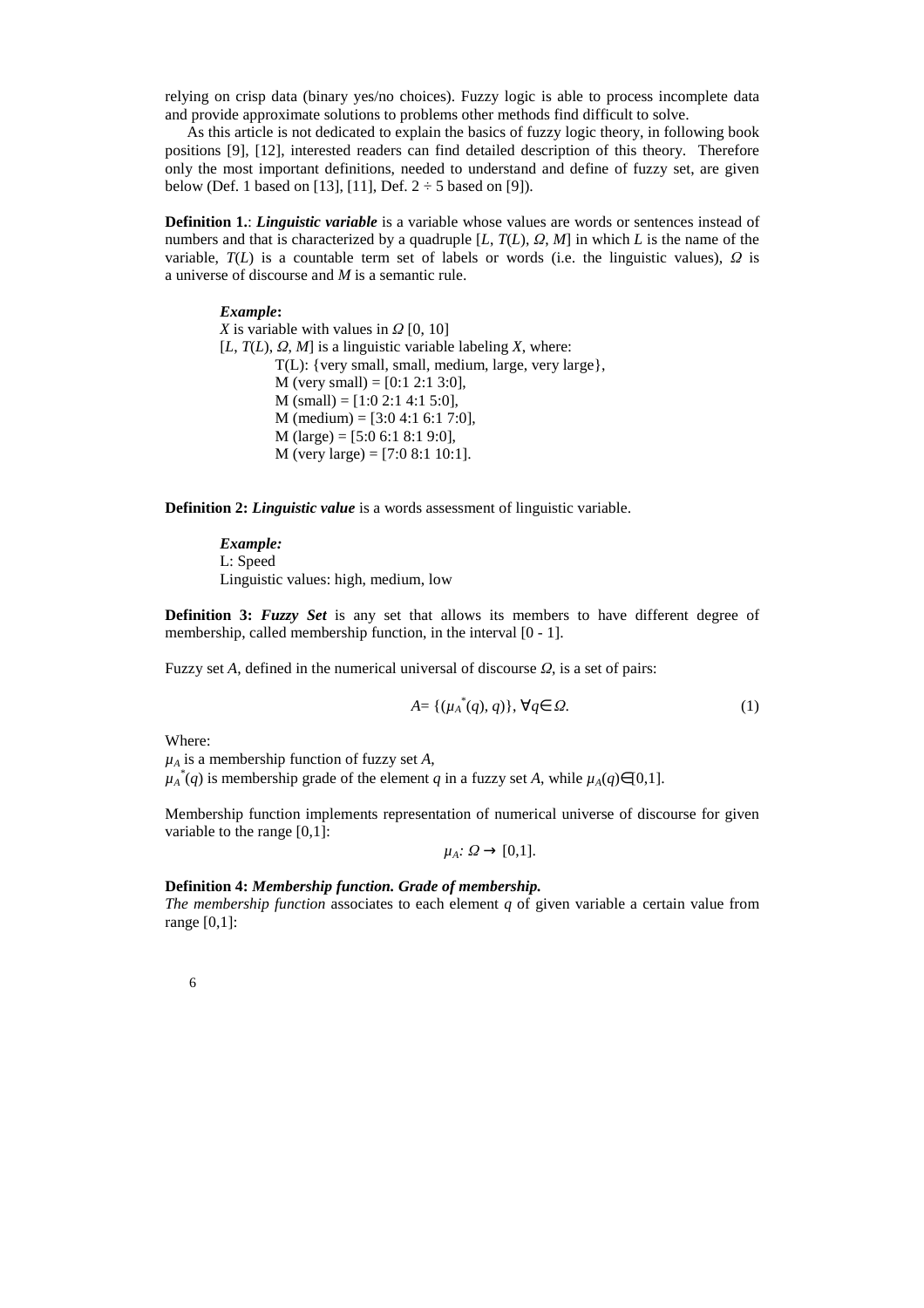$$
\mu_A(q) \colon \Omega \to [0,1], \,\forall q \in \Omega. \tag{2}
$$

This value, named *grade of membership* informs in what grade element *q* belongs to the fuzzy set *A*.

**Definition 5:** *Singleton* is a set with exactly one element and one membership grade. For example set  $\{0\}$  is singleton and  $\mu_A^*(0) = 1$ .

Basing on above-mentioned definitions, general assumptions to the reference model and fuzzy model for structuring project teams are presented.

### **4.1. General assumptions for reference model**

### **VARIABLES**

Given is a set of linguistics variables  $V_i = \{V_1, \ldots, V_n\}, i \in \mathbb{N} - \{0\},$  defining input and output criteria of candidates assessment in structuring process of project team. Linguistic variable  $V_i$  is characterized by a quadruple  $[L_i, T_i(L), Q_i, M_i]$ , where:

 $L_i = \{L_1, \ldots, L_n\}, i \in \mathbb{N} \cdot \{0\}$  – set of names of linguistic variables;

 $T_i(L_i) = \{T_i(L_i), \ldots, T_n(L_n)\}, i \in \mathbb{N}$  - {0} – set of countable term set of labels or the linguistic values;

 $t_{ij} = \{t_{11}, t_{12}, \dots, t_{nm}\}, i, j \in \mathbb{N} \setminus \{0\}, t_{ij} \subset T_i(L_i)$  – set of the linguistic values of linguistic variable;

 $Q_i = \{Q_1, ..., Q_n\}, i \in \mathbb{N} \cdot \{0\}$  – set of a universes of discourse of linguistic variable  $V_i$ 

 $M_i = \{M_1, ..., M_n\}, i \in \mathbb{N} \cdot \{0\}$  – set of semantic rules;

*m*<sub>ij</sub> = { $m_{11}$ ,  $m_{12}$ , …,  $m_{nm}$ }, *i,j* ∈ N - {0},  $m_{ij}$  ⊂  $M_i$  – variability range for linguistic value  $t_{ij}$  with grade of membership equal 0 or 1.

### **MEMBERSHIP FUNCTIONS**

Given are standard, piecewise linear shapes of membership functions (MBF) represents the degree to which the crisp value of linguistic variables  $V_i$  belong to a fuzzy set. In other words, MBF represents terms describing linguistic variables.

Although scientific publications have suggested many different types of MBF for fuzzy logic, standard MBF are used in most practical applications. Great value of piecewise linear type of MBF is the fact, that only minimum information is necessary to define them. For example to define triangular MBF it is enough to define three values: most typical value as a middle of variability range also maximum and minimum values for that range.

Reference model assume using of following MBF shapes (Dig. 1):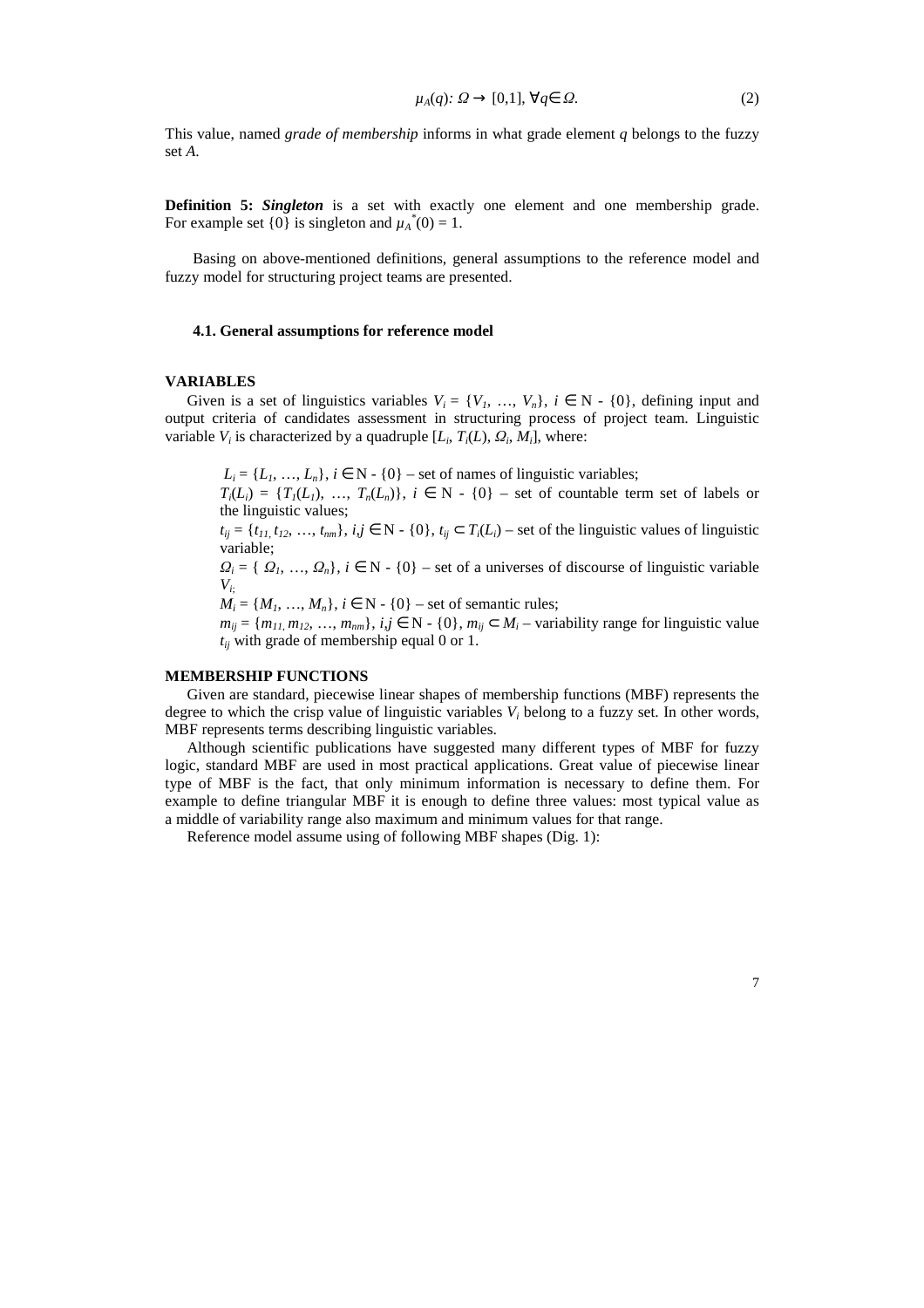

### **Diagram 1 Shapes of most common piecewise linear membership functions**

- (a) Left external (LE),
- (b, h) Triangular asymmetrical (TA),
- (c, g) trapezoidal asymmetrical (TRA),
- (d) trapezoidal symmetrical (TRS),
- (e) triangular symmetrical (TS),
- $\bullet$  (f) rectangular (R),
- $(i)$  right external (RE).

The assumption is made that structuring process of project team includes three stages:

- Stage 1 Defining of project requirements:
	- a) determination of expected competency level for each post in project,
	- b) determination of behavioral type for each post in project,
	- c) project complexity,
	- d) project character;
- Stage 2 Preliminary verification process: analyzing of application forms and selection of candidates fulfils:
	- a) given set of basic criteria,
	- b) given set of required competency,
	- c) adjustment to Myers-Briggs Type Indicator (MBTI) for chosen posts in project team,
	- d) availability criteria for given period of time;
- Stage 3 Final selection:
	- a) determination of final set of candidates and reserve list, depending on output variables ranges obtained on previous stages,
	- b) grouping chosen set of candidates into alternative project teams, according to psychological profile of group conformity.

Reference model based on fuzzy logic theory is divided according too above named three stages:

- project requirements reference model,
- 8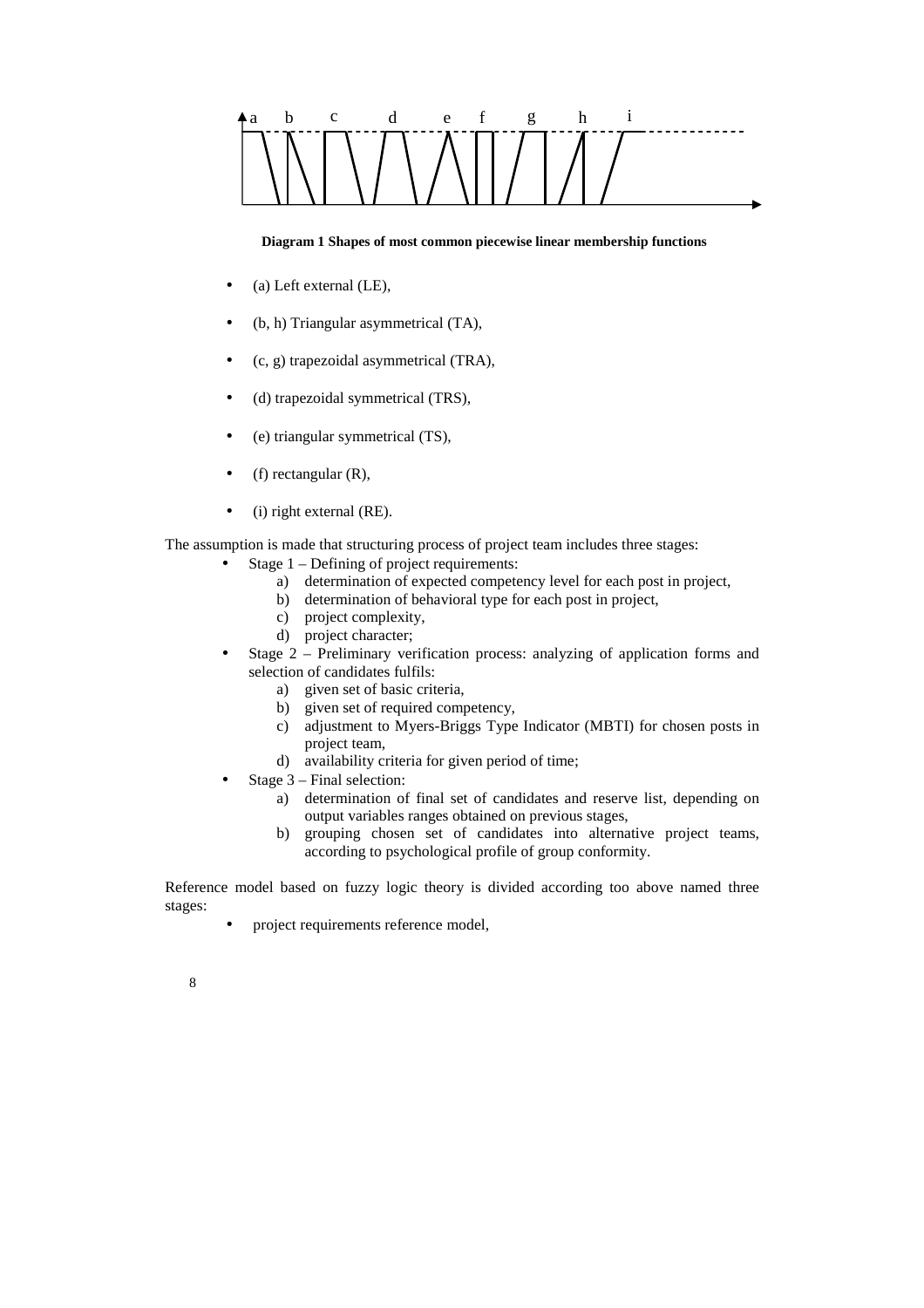- preliminary verification reference model,
- final selection reference model.

Particular models are shown in tabular presentations Tab1., Tab2., Tab3. In these models following symbols occur:

- "*u*" "units" for universe of discourse *Ω*,
- for MBTI profiles combination of following symbols:
	- $\circ$  *E* Extraversion,
	- o *I* Introversion*,*
	- $\circ$  *S* Sensing,
	- $\circ$  *N* Intuition,
	- $\circ$   $T$  Thinking,
	- $\circ$  *F* Feeling,
	- $O$  *J* Judging,
	- $\circ$  *P* Perceiving.

## **4.1.1. Project requirement reference model**

Project requirements reference model is multiply input – multiply output (MIMO) type, where project complexity and project character are input variables while expected competency level for post and expected MBTI profile for post are output variables (Dig. 2).





**Diagram 2. Multiply input-Multiply output model**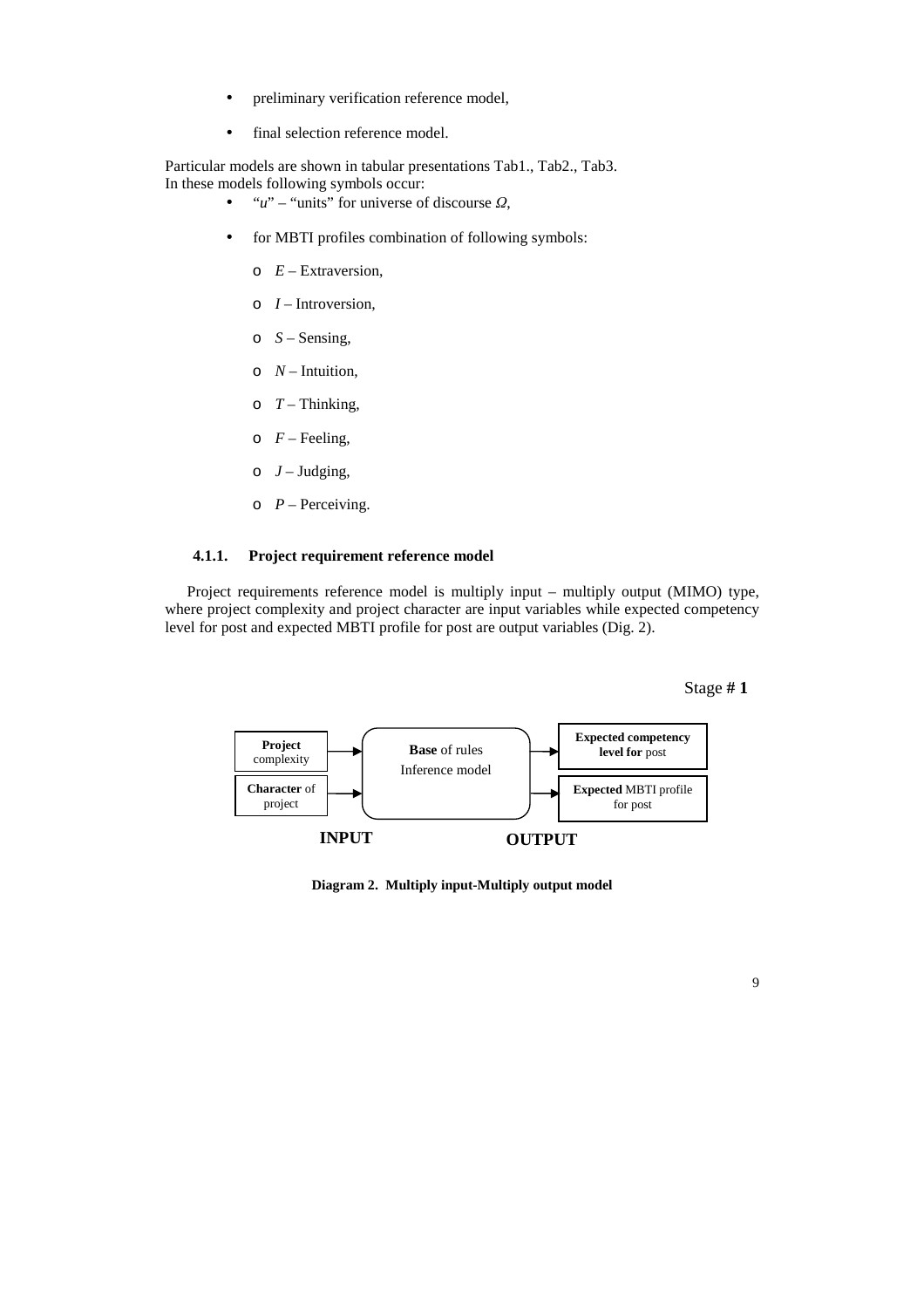The first stage allows identify the main requirements following from project specification. Table 1 shows fuzzy model for this stage based on definition presented on the beginning of this chapter.

|                | PROJECT REQURIMENTS REFERENCE MODEL            |            |                                                                                                                                                                                                                                                                                                                 |                                  |                |                                                                                                                                                                                                                                                                                                                                                        |  |  |  |
|----------------|------------------------------------------------|------------|-----------------------------------------------------------------------------------------------------------------------------------------------------------------------------------------------------------------------------------------------------------------------------------------------------------------|----------------------------------|----------------|--------------------------------------------------------------------------------------------------------------------------------------------------------------------------------------------------------------------------------------------------------------------------------------------------------------------------------------------------------|--|--|--|
| $V_i$          | $L_i$                                          | $T_i(L_i)$ | $t_{ii}$                                                                                                                                                                                                                                                                                                        | $\Omega_i$                       | $M_i$          | $m_{ii}$                                                                                                                                                                                                                                                                                                                                               |  |  |  |
| $V_1$          | Project<br>complexity<br>level                 | $T_1(L_1)$ | $t_{11}$ (low)<br>$t_{12}$ (medium)<br>$t_{13}$ (high)                                                                                                                                                                                                                                                          | $[0 \div 6]$<br>u: points        | $M_1$          | $m_{11}[0:1 1:1 2:0]$ LE<br>$m_{12}[1:0 3:1 4:0]$ TA<br>$m_{13}$ [3:0 5:1 6:1] TRA                                                                                                                                                                                                                                                                     |  |  |  |
| V <sub>2</sub> | Project<br>character                           | $T_2(L_2)$ | $t_{21}$ (technical)<br>$t_{22}$ (technical/soft)<br>$t_{23}$ (soft)                                                                                                                                                                                                                                            | $[0 \div 6]$<br>u: points        | M <sub>2</sub> | $m_{21}[0:1 3:0]$ TA<br>$m_{22}$ [2:0 3:1 4:1 5:0] TRS<br>$m_{23}$ [4:0 6:1] TA                                                                                                                                                                                                                                                                        |  |  |  |
| $V_3$          | Expected<br>competency<br>level for<br>post    | $T_3(L_3)$ | $t_{31}$ (medium)<br>$t_{32}$ (medium high)<br>$t_{33}$ (high)                                                                                                                                                                                                                                                  | $[0 \div 6]$<br><i>u: points</i> | $M_3$          | $m_{31}$ [0:1 3:0] TA<br>$m_{32}[2:0 3:1 4:1 5:0]$ TRS<br>$m_{33}$ [4:0 6:1] TA                                                                                                                                                                                                                                                                        |  |  |  |
| $V_4$          | Expected<br><b>MBTI</b><br>profile for<br>post | $T_4(L_4)$ | $t_{41}$ (ISTJ)<br>$t_{42}$ (ISTP)<br>$t_{43}(ESTP)$<br>$t_{44}(ESTJ)$<br>$t_{45}$ (ISFJ)<br>$t_{46}$ (ISFP)<br>$t_{47}$ (ESFP)<br>$t_{48}$ (ESFJ)<br>$t_{49}$ (INFP)<br>$t_{410}$ (ENFP)<br>$t_{411}$ (ENFJ)<br>$t_{412}$ (INTJ)<br>$t_{413}$ (INTP)<br>$t_{414}(ENTP)$<br>$t_{415}(ENTJ)$<br>$t_{416}$ (INFJ) | $[1 \div 16]$<br>u: points       | $M_4$          | $m_{41}$ [1:1] Singleton (S)<br>$m_{42}$ [2:1] S<br>$m_{43}$ [3:1] S<br>$m_{44}$ [4:1] S<br>$m_{45}$ [5:1] S<br>$m_{46}$ [6:1] S<br>$m_{47}$ [7:1] S<br>$m_{48}$ [8:1] S<br>$m_{49}$ [9:1] S<br>$m_{410}$ [10:1] S<br>$m_{411}$ [11:1] S<br>$m_{412}$ [12:1] S<br>$m_{413}$ [13:1] S<br>$m_{414}$ [14:1] S<br>$m_{415}$ [15:1] S<br>$m_{416}$ [16:1] S |  |  |  |

**Table 1. Project requirements reference model (Stage 1)** 

# **Reading key:**

Variable  $V_1$ Name L<sub>1</sub>: project complexity level Set of linguistic values  $T_1(L_1)$ : {low, medium, high} The universe of discourse of V<sub>1</sub>,  $\Omega_1$ : [0÷6] Terms for linguistic values:  $m_{11}[0:1 1:1 2:0]$  LE, m12[1:0 3:1 4:0] TA, m13 [**3:0 5:1 6:1**] TRA,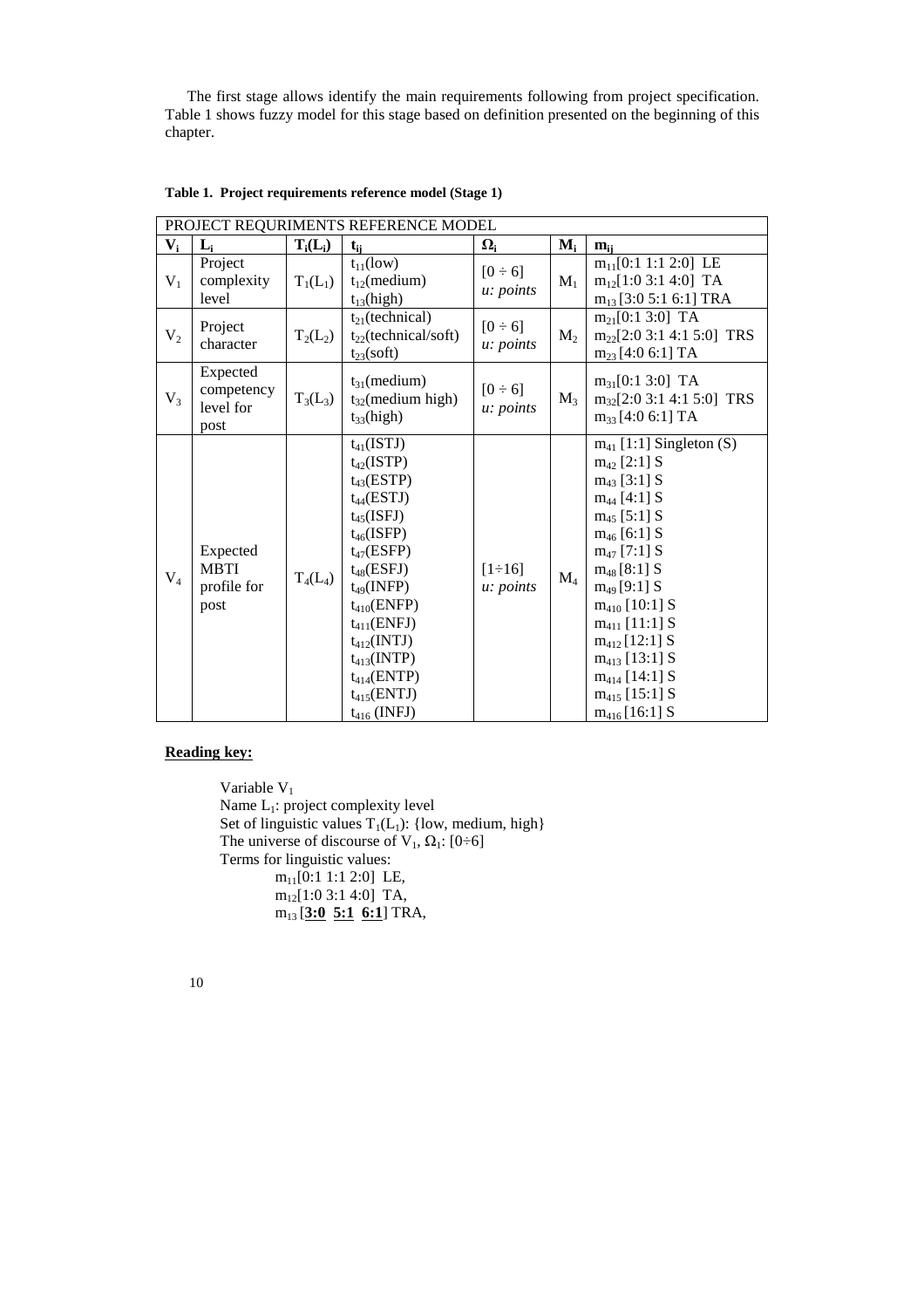Graphical representation:

Obtained in Stage 1 requirements for vacant posts forms ground for expected candidates profile determination in the Stage 2.

### **4.1.2. Preliminary selection reference model (Stage 2)**

Preliminary selection reference model is multiply input – single output (MISO) type. Implementation of this model is additionally divided into four steps (Dig. 4). First step includes all applicants and on every subsequent step the number of candidates is reduce to successful ones from previously stage, that mean candidates with *sufficient adjustment to the post* without constraint of grade of membership level. On the last, fourth step of verification, the output list of successful candidates is sort according to grade of membership. In that way the final set of verified candidates can be placed under final verification process on Stage 3.



**Diagram 3. Graphical representation of fuzzy definition for variable V1**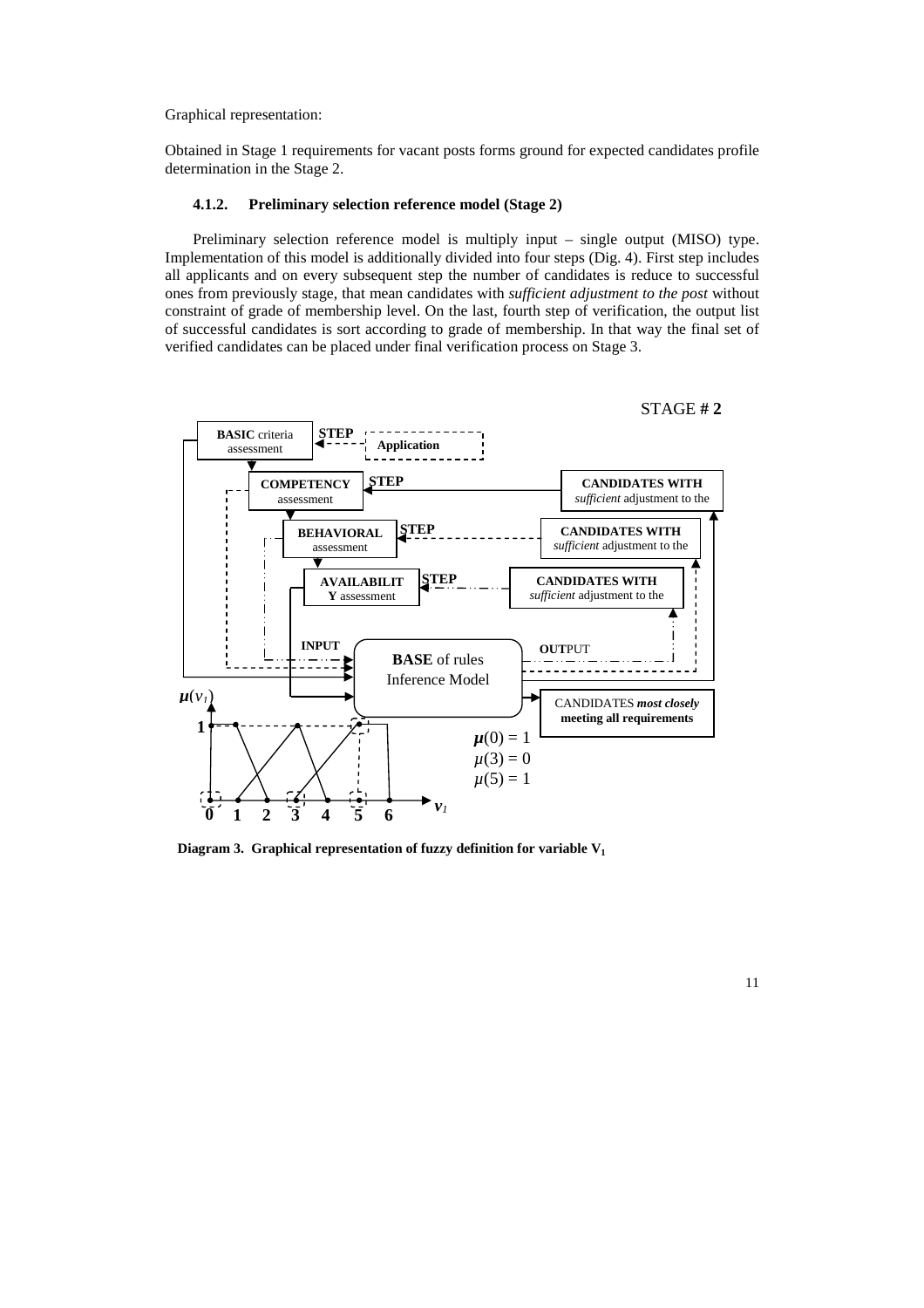# **Diagram 4. Four steps of preliminary selection process (own analysis)**

Table 2 presents the whole reference model for Stage 2.

|                | PRELIMINARY VERIFICATION REFENRECE MODEL |                                  |                                                                                                                                                                                                                                                                                                                |                                                      |          |                                                                                                                                                                                                                                                                                                                                            |  |
|----------------|------------------------------------------|----------------------------------|----------------------------------------------------------------------------------------------------------------------------------------------------------------------------------------------------------------------------------------------------------------------------------------------------------------|------------------------------------------------------|----------|--------------------------------------------------------------------------------------------------------------------------------------------------------------------------------------------------------------------------------------------------------------------------------------------------------------------------------------------|--|
| $V_i$          | $L_i$                                    | $T_i(L_i)$                       | $t_{ii}$                                                                                                                                                                                                                                                                                                       | $\Omega_i$                                           | $M_i$    | $m_{ii}$                                                                                                                                                                                                                                                                                                                                   |  |
| $V_5$          | Practice on<br>independently<br>post     | $T_5(L_5)$                       | $t_{51}$ (low)<br>$t_{52}$ (medium low)<br>$t_{53}$ (medium high)<br>$t_{54}$ (high)                                                                                                                                                                                                                           | $[0 \div 10]$<br>u: years                            | $M_5$    | $m_{51}$ [0:1 1:1 2:0] LE<br>$m_{52}$ [1:0 3:1 4:0]TA<br>$m_{53}$ [3:0 5:1 6:0]TA<br>$m_{54}$ [5:0 7:1 10:1]<br><b>TRA</b>                                                                                                                                                                                                                 |  |
| $V_6$          | Participation<br>in project<br>teams     | $T_6(L_6)$                       | $t_{61}$ (small)<br>$t_{62}$ (medium)<br>$t_{63}$ (high)                                                                                                                                                                                                                                                       | $[0 \div 8]$<br>u:<br>numbers<br>$\iota$<br>projects | $M_6$    | $m_{61}$ [0:1 1:1 2:0] LE<br>$m_{62}$ [1:0 3:1 5:0]TS<br>$m_{63}$ [4:0 6:1 8:1]<br><b>TRA</b>                                                                                                                                                                                                                                              |  |
| V <sub>7</sub> | Candidate<br>competency<br>level         | $T_7(L_7)$                       | $t_{71}$ (low)<br>$t_{72}$ (medium)<br>$t_{73}$ (high)                                                                                                                                                                                                                                                         | $[0 \div 6]$<br>u: points                            | $M_7$    | $m_{71}[0:1 3:0]$ TA<br>$m_{72}[2:0 3:1 4:1 5:0]$<br><b>TRS</b><br>$m_{73}$ [4:0 6:1] TA                                                                                                                                                                                                                                                   |  |
| $V_8$          | <b>MBTI</b> profile                      | $T_8(L_8)$                       | $t_{81}$ (ISTJ)<br>$t_{82}$ (ISTP)<br>$t_{83}(ESTP)$<br>$t_{84}(ESTJ)$<br>$t_{85}$ (ISFJ)<br>$t_{86}$ (ISFP)<br>$t_{87}$ (ESFP)<br>$t_{88}(ESFI)$<br>$t_{89}$ (INFP)<br>$t_{810}$ (ENFP)<br>$t_{811}$ (ENFJ)<br>$t_{812}$ (INTJ)<br>$t_{813}$ (INTP)<br>$t_{814}(ENTP)$<br>$t_{815}(ENTJ)$<br>$t_{816}$ (INFJ) | $[1 \div 16]$<br>u: points                           | $M_8$    | $m_{81}$ [1:1] S<br>$m_{82}$ [2:1] S<br>$m_{83}$ [3:1] S<br>$m_{84}$ [4:1] S<br>$m_{85}$ [5:1] S<br>$m_{86}$ [6:1] S<br>$m_{87}$ [7:1] S<br>$m_{88}$ [8:1] S<br>$m_{89}$ [9:1] S<br>$m_{810}$ [10:1] S<br>$m_{811}$ [11:1] S<br>$m_{812}$ [12:1] S<br>$m_{813}$ [13:1] S<br>$m_{814}$ [14:1] S<br>$m_{815}$ [15:1] S<br>$m_{816}$ [16:1] S |  |
| $V_{9}$        | Availability                             | T <sub>9</sub> (L <sub>9</sub> ) | $t_{91}$ (consistent)<br>$t_{92}$ (inconsistent)                                                                                                                                                                                                                                                               | $\overline{[0-4]}$<br>u: points                      | $M_9$    | $m_{91}$ [0:1 3:0] TA<br>$m_{92}[2:0 4:1] TA$                                                                                                                                                                                                                                                                                              |  |
| $V_{10}$       | Post character                           | $T_{10}(L_{10})$                 | $t_{101}$ (independent)<br>$t_{102}$ (dependent)                                                                                                                                                                                                                                                               | $[0-4]$<br>u: points                                 | $M_{10}$ | $m_{101}$ [0:1 3:0] TA<br>$m_{102}[2:0 4:1] TA$                                                                                                                                                                                                                                                                                            |  |
| $V_{11}$       | Post<br>adjustment                       | $T_{11}(L_{11})$                 | $t_{111}$ (sufficient)<br>$t_{112}$ (insufficient)                                                                                                                                                                                                                                                             | $[0\div 2]$<br>u: points                             | $M_{11}$ | $m_{111}[0:1 1.5:0]$ TA<br>$m_{112}[1:0 2:1]$ TA                                                                                                                                                                                                                                                                                           |  |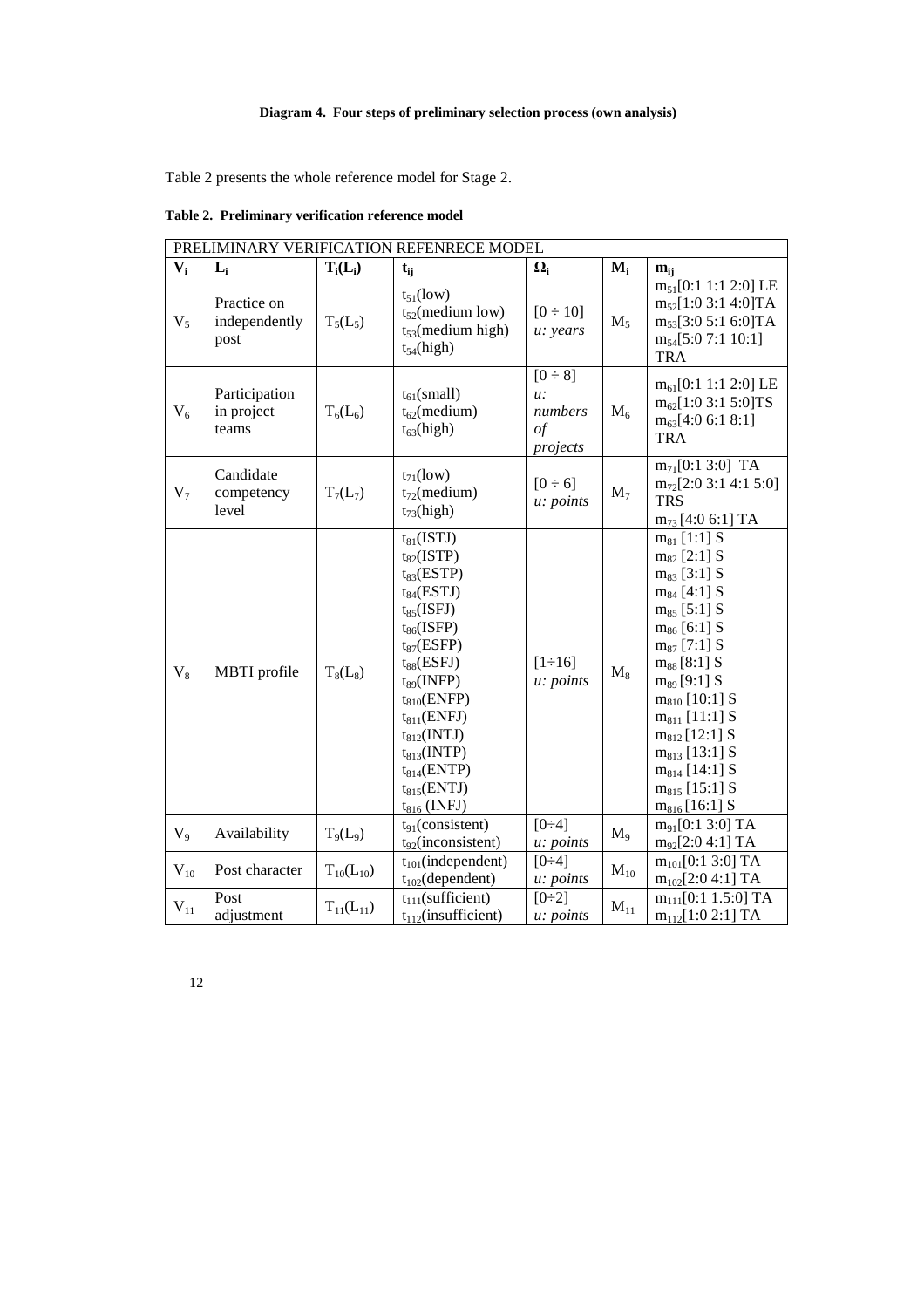Each step has assigned input and output variables according to Table 3.

| Input variables          | Output variables |
|--------------------------|------------------|
| $V_5$ , $V_6$ , $V_{10}$ |                  |
| $V$ 7. $V$ 10            |                  |
| $V_{8}$ , $V_{10}$       |                  |
| ٧ο.                      |                  |

**Table 3. Input and output variables for preliminary selection reference model** 

As the results of Stage 2 obtained is a set of candidates fulfill with at least 0.5 grade of membership all basic criteria. On this stage however candidates are not jet categorized according to their achieved results, and also are not 'confront whit each other'. That mean the competencies of candidates are enough for the posts, but there is no guarantee of effective, peaceable cooperation with others team members. Those two important elements are obtained and verified on Stage 3.

### **4.1.3. Final selection reference model**

The final selection process, as in the case of the second Stage, is divided in to two steps. The first step allows categorizing selected on Stage 2 candidates according to the results achievements. That allows creating a list of basic candidates for project team, and two additional reserve lists.

The second step of final selection process allows checking adjustment of chosen candidates according to their MBTI profile, and ability to work in selected team. It is crucial stage, as it is know that even the best specialist, when are unable to work with each other, can bring undertaken project to failure.

The reference model for step one in final selection process is MISO type, where  $V_7$ ,  $V_8$ ,  $V_{11}$ , are input variables and  $V_{12}$  is output variable.

|       | FINAL SELECTION REFERENCE MODEL |            |                                                                                                                                                    |                                  |                           |                                                                                                                                                              |  |  |
|-------|---------------------------------|------------|----------------------------------------------------------------------------------------------------------------------------------------------------|----------------------------------|---------------------------|--------------------------------------------------------------------------------------------------------------------------------------------------------------|--|--|
| $V_i$ | $L_i$                           | $T_i(L_i)$ | $t_{ii}$                                                                                                                                           | $\Omega_i$                       | $\mathbf{M}_{\mathbf{i}}$ | $m_{ii}$                                                                                                                                                     |  |  |
| $V_7$ | Competency<br>level             | $T_7(L_7)$ | $t_{72}$ (medium)<br>$t_{73}$ (high)                                                                                                               | $[0 \div 6]$<br><i>u: points</i> | $M_7$                     | $m_{72}$ [2:0 3:1 4:1 5:0]<br><b>TRS</b><br>$m_{73}$ [4:0 6:1] TA                                                                                            |  |  |
| $V_8$ | MBTI profile                    | $T_8(L_8)$ | $t_{81}$ (ISTJ)<br>$t_{82}$ (ISTP)<br>$t_{83}(ESTP)$<br>$t_{84}(ESTJ)$<br>$t_{85}$ (ISFJ)<br>$t_{86}$ (ISFP)<br>$t_{87}$ (ESFP)<br>$t_{88}$ (ESFJ) | $[1 \div 16]$<br>u: points       | $M_8$                     | $m_{81}$ [1:1] S<br>$m_{82}$ [2:1] S<br>$m_{83}$ [3:1] S<br>$m_{84}$ [4:1] S<br>$m_{85}$ [5:1] S<br>$m_{86}$ [6:1] S<br>$m_{87}$ [7:1] S<br>$m_{88}$ [8:1] S |  |  |

### **Table 4 Final selection reference model**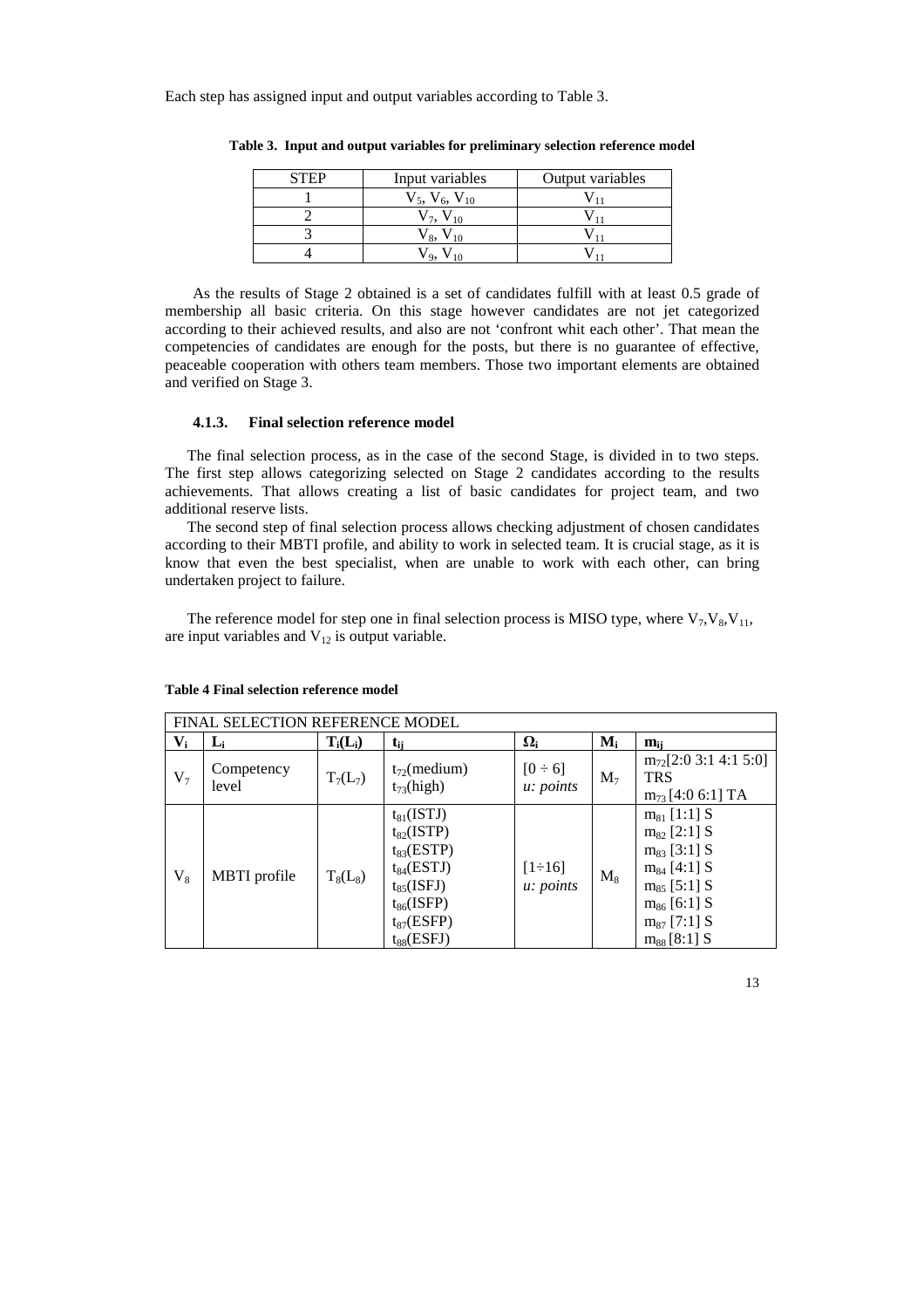|          |                    |                  | $t_{89}$ (INFP)<br>$t_{810}$ (ENFP)<br>$t_{811}$ (ENFJ)<br>$t_{812}$ (INTJ)<br>$t_{813}$ (INTP)<br>$t_{814}(ENTP)$<br>$t_{815}$ (ENTJ)<br>$t_{816}$ (INFJ) |                           |          | $m_{89}$ [9:1] S<br>$m_{810}$ [10:1] S<br>$m_{811}$ [11:1] S<br>$m_{812}$ [12:1] S<br>$m_{813}$ [13:1] S<br>$m_{814}$ [14:1] S<br>$m_{815}$ [15:1] S<br>$m_{816}$ [16:1] S |
|----------|--------------------|------------------|------------------------------------------------------------------------------------------------------------------------------------------------------------|---------------------------|----------|----------------------------------------------------------------------------------------------------------------------------------------------------------------------------|
| $V_{11}$ | Post<br>adjustment | $T_{11}(L_{11})$ | $t_{111}$ (sufficient)<br>$t_{112}$ (insufficient)                                                                                                         | $[0\div 2]$<br>u: points  | $M_{11}$ | $m_{111}[0:1 1.5:0]$ TA<br>$m_{112}$ [1:0 2:1] TA                                                                                                                          |
| $V_{12}$ | Assignment         | $T_{20}(L_{20})$ | $T_{201}$ (basic)<br>$T_{202}$ (reserveA)<br>$T_{203}$ (reserveB)                                                                                          | $[0 \div 5]$<br>u: points | $M_{20}$ | $M_{201}$ [3:0 5:1]TA<br>$M_{202}[2:0 3:1 4:0]$<br>TS<br>$M_{203}$ [0:1 3:0] TA                                                                                            |

As the result of this process three list of candidates are prepared:

- Basic list includes candidates who assignment to the vacant post is not les than 0.8 grade of membership,
- Reserve A list includes candidates who assignment to the vacant post is between 0.6÷ 0.8 grade of membership,
- Reserve B list includes candidates who assignment to the vacant post is between  $0.5 \div 0.6$  grades of membership.

In the second step of the final selection process, occurs comparison of chosen candidates according to the posts and relation occurring between those posts and to MBTI profile of candidates.

| TEAM ADJUSTMENT REFERENCE MODEL |                |                  |                          |                         |          |                         |  |
|---------------------------------|----------------|------------------|--------------------------|-------------------------|----------|-------------------------|--|
| $V_i$                           | L <sub>i</sub> | $T_i(L_i)$       | t <sub>ii</sub>          | $\boldsymbol{\Omega}_i$ | $M_i$    | $m_{ii}$                |  |
| $V_{13}$                        | Post A         | $T_{13}(L_{13})$ | $t_{13.1}$ (executive)   | $[0 \div 4]$            | $M_{13}$ | $m_{13,1}[0:1 3:0]$ TA  |  |
|                                 | character      |                  | $t_{13.2}$ (subsidiary)  | <i>u: points</i>        |          | $m_{13,2}[2:0 4:1] TA$  |  |
| $V_{13}$                        | Post B         | $T_{13}(L_{13})$ | $t_{13',1}$ (executive)  | $[0 \div 4]$            | $M_{14}$ | $m_{13',1}[0:1 3:0]$ TA |  |
|                                 | character      |                  | $t_{13',2}$ (subsidiary) | u: points               |          | $m_{13',2}[2:0 4:1]$ TA |  |
|                                 |                |                  | $t_{8.1}$ (ISTJ)         |                         |          | $m_{8.1}$ [1:1] S       |  |
|                                 |                |                  | $t_{8.2}$ (ISTP)         |                         |          | $m_{8,2}$ [2:1] S       |  |
|                                 |                |                  | $t_{8,3}(ESTP)$          |                         |          | $m_{8,3}$ [3:1] S       |  |
|                                 |                |                  | $t_{8.4}$ (ESTJ)         |                         |          | $m_{8,4}$ [4:1] S       |  |
|                                 |                |                  | $t_{8.5}$ (ISFJ)         |                         |          | $m_{8.5}$ [5:1] S       |  |
| $V_8$                           | <b>MBTI</b>    | $T_8(L_8)$       | $t_{8.6}$ (ISFP)         | $[1 \div 16]$           | $M_{8}$  | $m_{8.6}$ [6:1] S       |  |
|                                 | profile        |                  | $t_{8.7}$ (ESFP)         | u: points               |          | $m_{8.7}$ [7:1] S       |  |
|                                 |                |                  | $t_{8.8}$ (ESFJ)         |                         |          | $m_{8.8}$ [8:1] S       |  |
|                                 |                |                  | $t_{8.9}$ (INFP)         |                         |          | $m_{8.9}$ [9:1] S       |  |
|                                 |                |                  | $t_{8,10}(ENFP)$         |                         |          | $m_{8,10}$ [10:1] S     |  |
|                                 |                |                  | $t_{8,11}(ENFI)$         |                         |          | $m_{8,11}$ [11:1] S     |  |
|                                 |                |                  | $t_{8,12}$ (INTJ)        |                         |          | $m_{8,12}$ [12:1] S     |  |

### **Table 5. Reference model of team adjustment**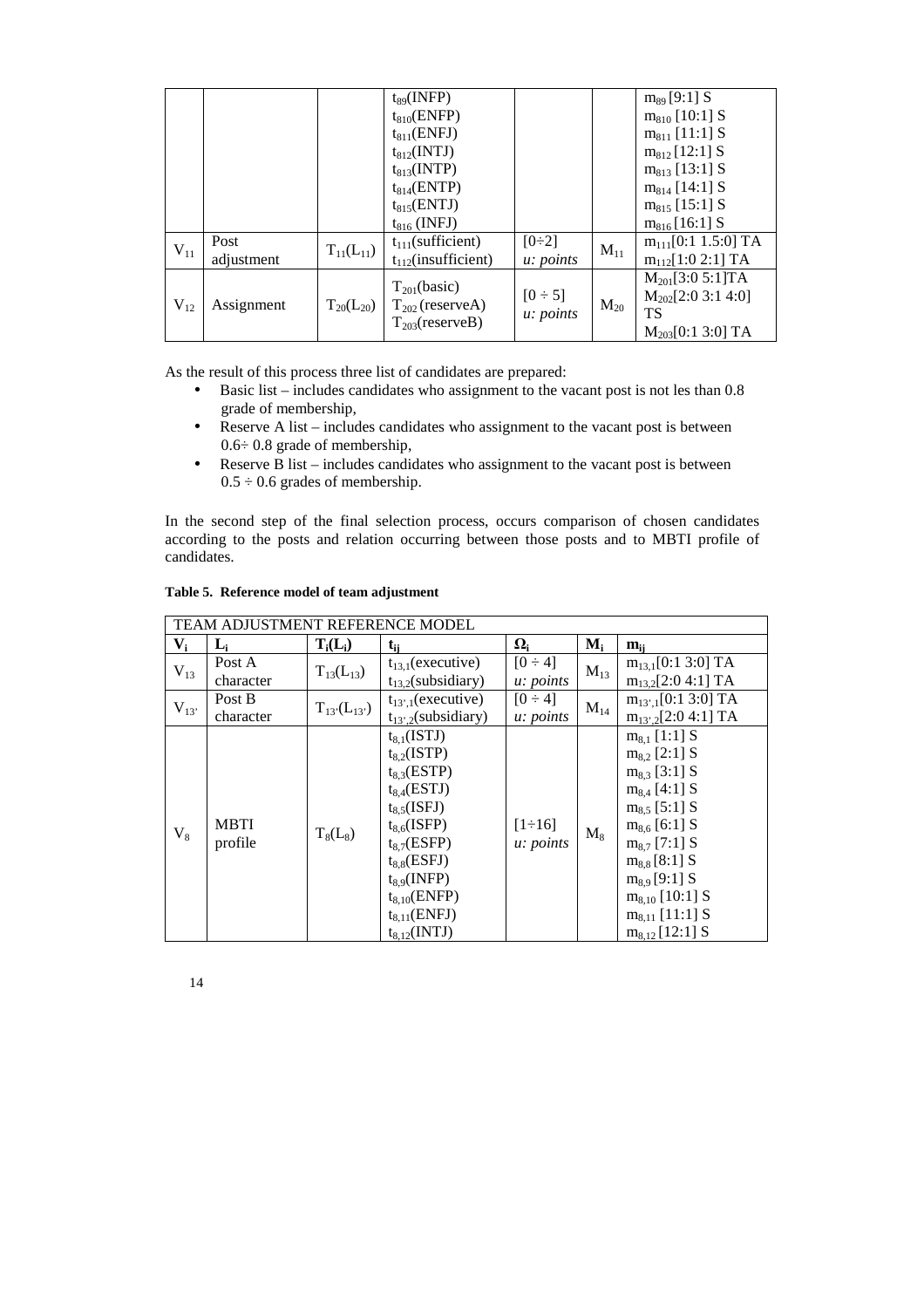|          |               |                  | $t_{8,13}$ (INTP) |                            |          | $m_{8,13}$ [13:1] S     |
|----------|---------------|------------------|-------------------|----------------------------|----------|-------------------------|
|          |               |                  | $t_{8,14}(ENTP)$  |                            |          | $m_{8,14}$ [14:1] S     |
|          |               |                  | $t_{8,15}(ENTJ)$  |                            |          | $m_{8.15}$ [15:1] S     |
|          |               |                  | $t_{8,16}$ (INFJ) |                            |          | $m_{8,16}$ [16:1] S     |
|          |               |                  | $t_{8.1}$ (ISTJ)  |                            |          | $m_{8,1}$ [1:1] S       |
|          |               |                  | $t_{8,2}$ (ISTP)  |                            |          | $m_{8,2}$ [2:1] S       |
|          |               |                  | $t_{8,3}$ (ESTP)  |                            |          | $m_{8,3}$ [3:1] S       |
|          |               |                  | $t_{8.4}$ (ESTJ)  |                            |          | $m_{8,4}$ [4:1] S       |
|          |               |                  | $t_{8.5}$ (ISFJ)  |                            |          | $m_{8,5}$ [5:1] S       |
|          |               |                  | $t_{8,6}$ (ISFP)  |                            |          | $m_{8,6}$ [6:1] S       |
|          |               |                  | $t_{8.7}$ (ESFP)  | $[1 \div 16]$<br>u: points | $M_{8}$  | $m_{8,7}$ [7:1] S       |
|          | <b>MBTI</b>   | $T_8(L_8)$       | $t_{8.8}$ (ESFJ)  |                            |          | $m_{8,8}$ [8:1] S       |
| $V_{8}$  | profile       |                  | $t_{8,9}$ (INFP)  |                            |          | $m_{8.9}$ [9:1] S       |
|          |               |                  | $t_{8,10}$ (ENFP) |                            |          | $m_{8,10}$ [10:1] S     |
|          |               |                  | $t_{8,11}(ENFI)$  |                            |          | $m_{8.11}$ [11:1] S     |
|          |               |                  | $t_{8.12}$ (INTJ) |                            |          | $m_{8,12}$ [12:1] S     |
|          |               |                  | $t_{8,13}(INTP)$  |                            |          | $m_{8,13}$ [13:1] S     |
|          |               |                  | $t_{8,14}(ENTP)$  |                            |          | $m_{8,14}$ [14:1] S     |
|          |               |                  | $t_{8,15}(ENTJ)$  |                            |          | $m_{8,15}$ [15:1] S     |
|          |               |                  | $t_{8,16}$ (INFJ) |                            |          | $m_{8,16}$ [16:1] S     |
|          |               |                  |                   |                            |          |                         |
|          |               |                  |                   |                            |          |                         |
|          |               |                  |                   |                            |          | $m_{14,1}$ [0:1 3:0] TA |
|          | Effectiveness |                  | $t_{14}$ (low)    | $[0 \div 6]$               |          | $m_{14,2}$ [2:0 3:1 4:1 |
| $V_{14}$ | of            | $T_{14}(L_{14})$ | $t_{14}$ (medium) |                            | $M_{14}$ | 5:0] TRS                |
|          | cooperation   |                  | $t_{14}$ (high)   | <i>u: points</i>           |          |                         |
|          |               |                  |                   |                            |          | $m_{14,3}$ [4:0 6:1] TA |
|          |               |                  |                   |                            |          |                         |
|          |               |                  |                   |                            |          |                         |

As the result of the last step of selecting process the alternative sets of team, fulfilling given assessment criteria, are generated.

To conduct the structuring process basing on presented reference models it is necessary to implement this model in fuzzy system.

# **5. IMPLEMENTATION – DECISION MAKING**

Fuzzy logic systems are build form three main blocs (Dig. 5): Fuzzification, Inference, and Defuzzification.

In FUZZIFICATION, crisp input values are translated into linguistic concepts, which are represented by fuzzy sets. These concepts are called linguistic variables. Degrees of membership for all input values are assigned.

Decision making process in fuzzy logic systems is rule-based. Linguistic rules are formed using operators that represent linguistic AND and OR. Finally, a computation of the applicability of the rules themselves – represented by a linguistic IF...THEN expression – is performed. The inference is a calculus consisting of the steps: aggregation, composition and, if necessary, result aggregation.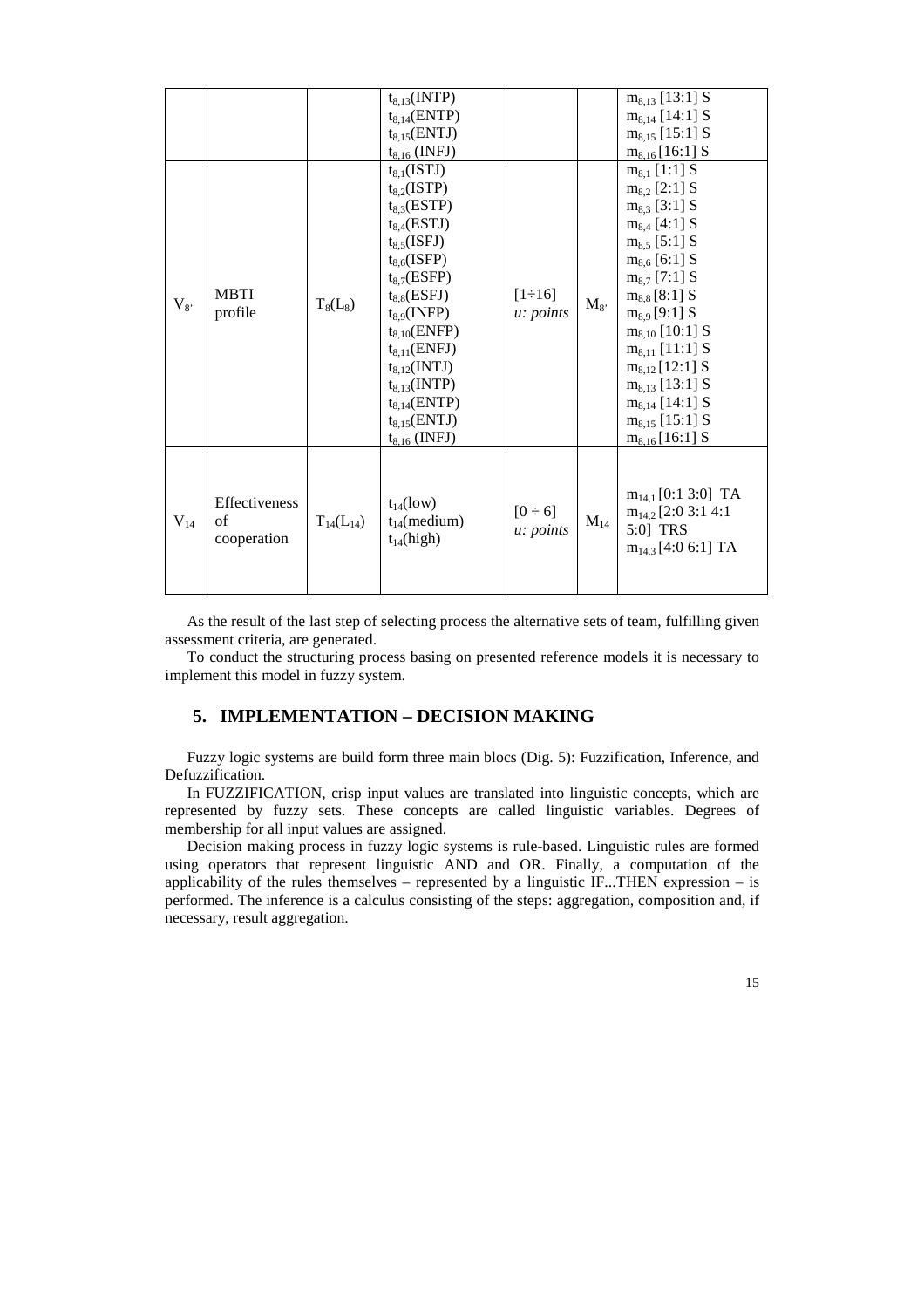

**Diagram 5. Fuzzy logic system blocks**

The first step of the fuzzy inference, aggregation, determines the degree to which the complete IF part of the rule is fulfilled. Special fuzzy operators are used to aggregate the degrees of support of the various preconditions. Finally, if more than one rule produces the same consequence, an operation must aggregate the results of these rules. A result aggregation step determines the maximum degree of support for each consequence, which is used for all further processing. This step is called fuzzy INFERENCE.

In DEFUZZIFICATION block, the result of the fuzzy inference is modified from a linguistic concept to a crisp output value.

The diagram 6. shows the inference process.



**Diagram 6. Example of inference process**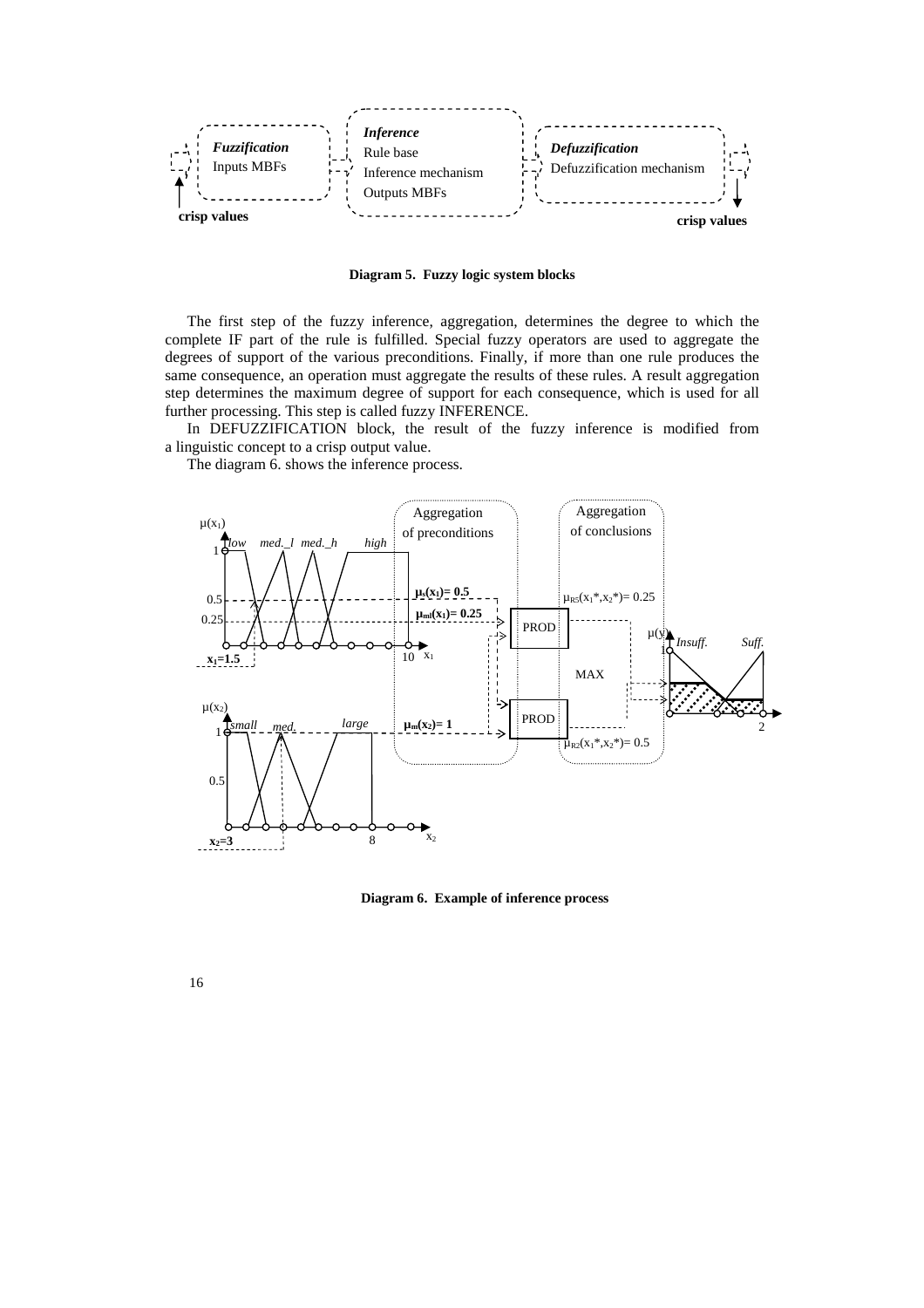Fuzzy system implementing proposed in chapter 4 reference model is presented on diagram 7. This system includes all divided reference models from Stage 1 to Stage 3.

It can be notice that designed system structure includes seven rule bases. This solution follows from two main reasons:

- Process of candidates verification is divided on stages and steps, which means, that on each step different criteria's are checked; this allow on gradual selection of candidates; from this reason output values form one stage are implemented as an input values for next stage.
- Divided rule bases allow to minimize number of rules taking part in inference process; for example if on stage 2 instead of four different rule blocks with total number of rules equal 66, only one rule block would be design, the number of rules would increase to 1536. Rule base with so many rules is difficult to design and to guarantee correctness of its implementation. Moreover computation of the results would require more time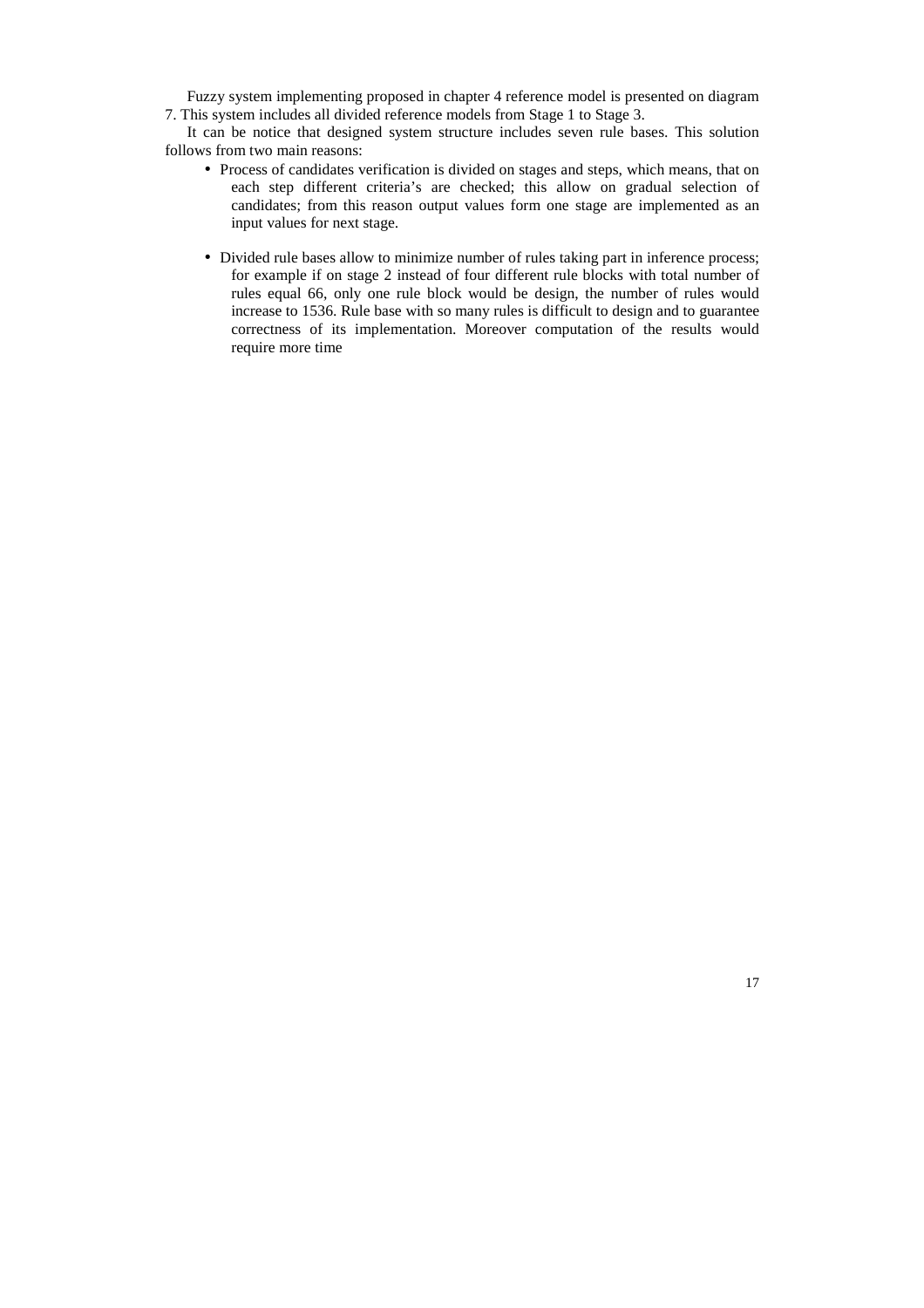

**Diagram 7. Design fuzzy system structure**

According to presented diagram 7, rule base number 1 applies on Stage 1 in project's requirements specification. Output information form this stage constitutes input project criteria defined in rule base on Stage 2.

For Stage 2 four rule bases are defined – number 2, 3, 4 and 5. Output variable  $V_{11}$  from this Stage is apply as an input variable for Stage 3 with rule bases number 6 and 7.

As the result of the inference in rule base number 6 obtained is the basic list of bestadjusted candidates, and two additional reserve lists. The candidates form basic list are verify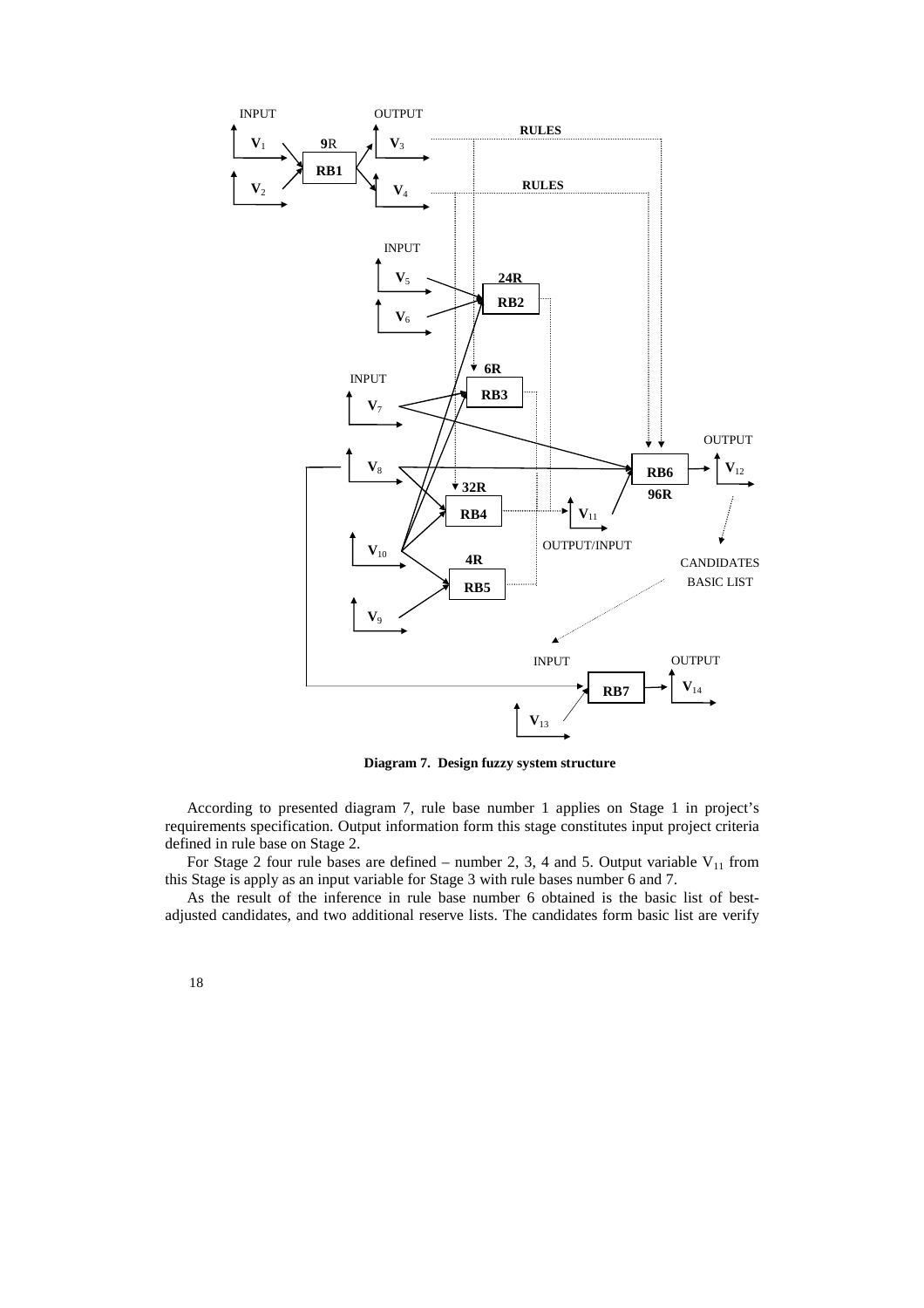on next step (rule base number 7) according to their psychological profile and effectiveness of cooperation in given project team. That allow to group chosen candidates in project teams.

Implementation of proposed reference model, and decision-making process is presented in following example, for purpose of which the basic assumption according to fuzzification, inference and defuzzification process are as follows:

- compensatory operators: Min, MAX
- inference mechanism: MAX-PROD
- defuzzification mechanism: Best Compromise.

### **6. EXAMPLE**

This example consider the situation, where given is a team project in which one managerial vacant need to be filled up. Given is a set of six candidates for this post. Known are input values of linguistic variables, defined in reference models form chapter 4. This example shows systematically the verification process in proposed reference model and design fuzzy system structure.

### **STAGE 1. Project requirements specification**

Given is reference model consistent with Table 1, chapter 4, subsection 4.1.1.

Inference process from Stage 1 allows getting the answer to the question: For given project complexity and project character what is the expected competency level and MBTI profile for the vacant post?

Model: input variables  $V_1$ ,  $V_2$ ; output variables  $V_3$ ,  $V_4$ .

Input data:  $V_1$  – project complexity level: 4 points  $\rightarrow$  t<sub>12</sub> (medium)  $V_2$  – project character: 3 points  $\rightarrow$  t<sub>22</sub> (technical/soft) Output:  $V_3$  – expected competency level V4 – expected MBTI profile

Basing on expert knowledge the rule base matrix has been defined.

#### **Reading Key for rule base:**

 $t_{4,13}$  or  $t_{4,16}$ 

R1: IF  $V_1 = t_{11}$  AND  $V_2 = t_{21}$  THEN  $V_3 = t_{3,1}$  AND  $V_4 = t_{4,1}$ or  $t_{4,2}$  or  $t_{4,6}$  or  $t_{4,9}$  or  $t_{4,12}$  or  $t_{4,13}$  or  $t_{4,16}$ R2: IF  $V_1 = t_{12}$  AND  $V_2 = t_{21}$  THEN  $V_3 = t_{3,2}$  AND  $V_4 = t_{4,1}$ or  $t_{4,2}$  or  $t_{4,6}$  or  $t_{4,9}$  or  $t_{4,12}$  or

…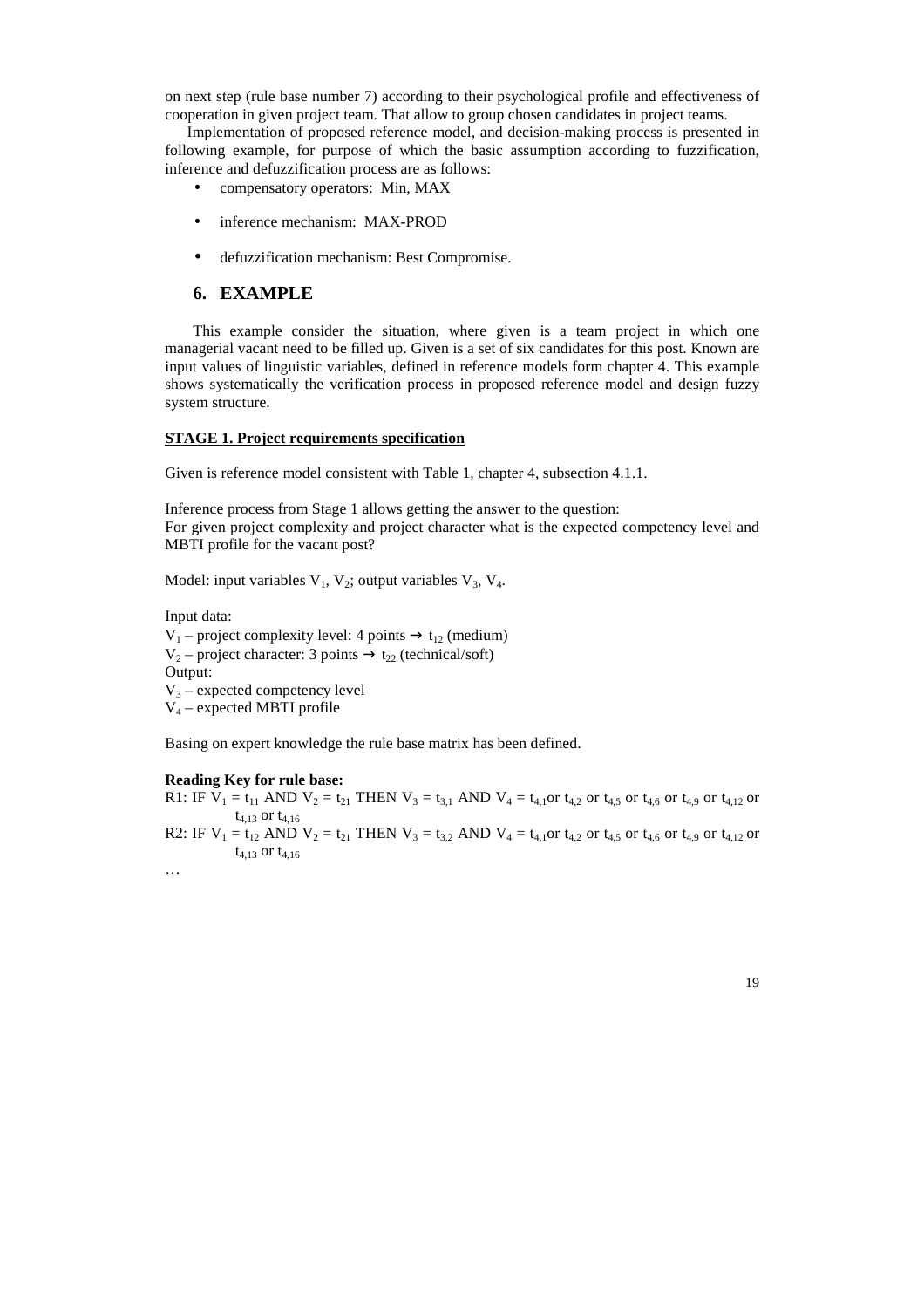| $V_1$                     | $t_{11}$ (low)             | $t_{12}$ (medium)            | $t_{13}$ (high)            |
|---------------------------|----------------------------|------------------------------|----------------------------|
| V <sub>2</sub>            |                            |                              |                            |
| $t_{21}$ (technical)      | $t_{3.1}$ /                | $t_{3.2}$ /                  | $t_{3,3}/$                 |
|                           | $t_{4,1}$ or $t_{4,2}$ or  | $t_{4,1}$ or $t_{4,2}$<br>or | $t_{4,1}$ or $t_{4,2}$ or  |
|                           | $t_{4,5}$ or $t_{4,6}$ or  | $t_{4,5}$ or $t_{4,6}$ or    | $t_{4,5}$ or $t_{4,6}$ or  |
|                           | $t_{4.9}$ or $t_{4,12}$ or | $t_{4,9}$ or $t_{4,12}$ or   | $t_{4,9}$ or $t_{4,12}$ or |
|                           | $t_{4,13}$ or $t_{4,16}$   | $t_{4,13}$ or $t_{4,16}$     | $t_{4,13}$ or $t_{4,16}$   |
| $t_{22}$ (technical/soft) | $t_{3,2}$ /                | $t_{3.2}$ /                  | $t_{3,3}/$                 |
|                           | $t_{4,1}$ or $t_{4,2}$ or  | $t_{4,1}$ or $t_{4,2}$<br>or | $t_{4,1}$ or $t_{4,2}$ or  |
|                           | $t_{4,5}$ or $t_{4,6}$ or  | $t_{4,5}$ or $t_{4,6}$ or    | $t_{4,5}$ or $t_{4,6}$ or  |
|                           | $t_{4.9}$ or $t_{4,12}$ or | $t_{4,9}$ or $t_{4,12}$ or   | $t_{4,9}$ or $t_{4,12}$ or |
|                           | $t_{4,13}$ or $t_{4,16}$   | $t_{4,13}$ or $t_{4,16}$     | $t_{4,13}$ or $t_{4,16}$   |
| $t_{23}$ (soft)           | $t_3$ <sub>3</sub> /       | $t_{3,3}/$                   | $t_{3,3}/$                 |
|                           | $t_{4,1}$ or $t_{4,2}$ or  | $t_{4,1}$ or $t_{4,2}$ or    | $t_{4,1}$ or $t_{4,2}$ or  |
|                           | $t_{4,5}$ or $t_{4,6}$ or  | $t_{4,5}$ or $t_{4,6}$ or    | $t_{4,5}$ or $t_{4,6}$ or  |
|                           | $t_{4,9}$ or $t_{4,12}$ or | $t_{4,9}$ or $t_{4,12}$ or   | $t_{4,9}$ or $t_{4,12}$ or |
|                           | $t_{4,13}$ or $t_{4,16}$   | $t_{4,13}$ or $t_{4,16}$     | $t_{4,13}$ or $t_{4,16}$   |

 **Table 6. Rule Base for Stage 1** 

**INFERENCE PROCESS:** only one rule, nr 8 was activate (diagram 8) R8:

 $\mu_{\text{v1/t1,3}}(4) = 0.5$  $\mu_{v2/t2,2}(3) = 1$ **MIN**  $\mu_{\text{v1/v2}}(wyn) = 0.5$ 

Defuzzification for  $\mu_{v1/v2}(wyn) = 0.5$  with Best Compromised method.



**Diagram 8. Inference process in rule viewer**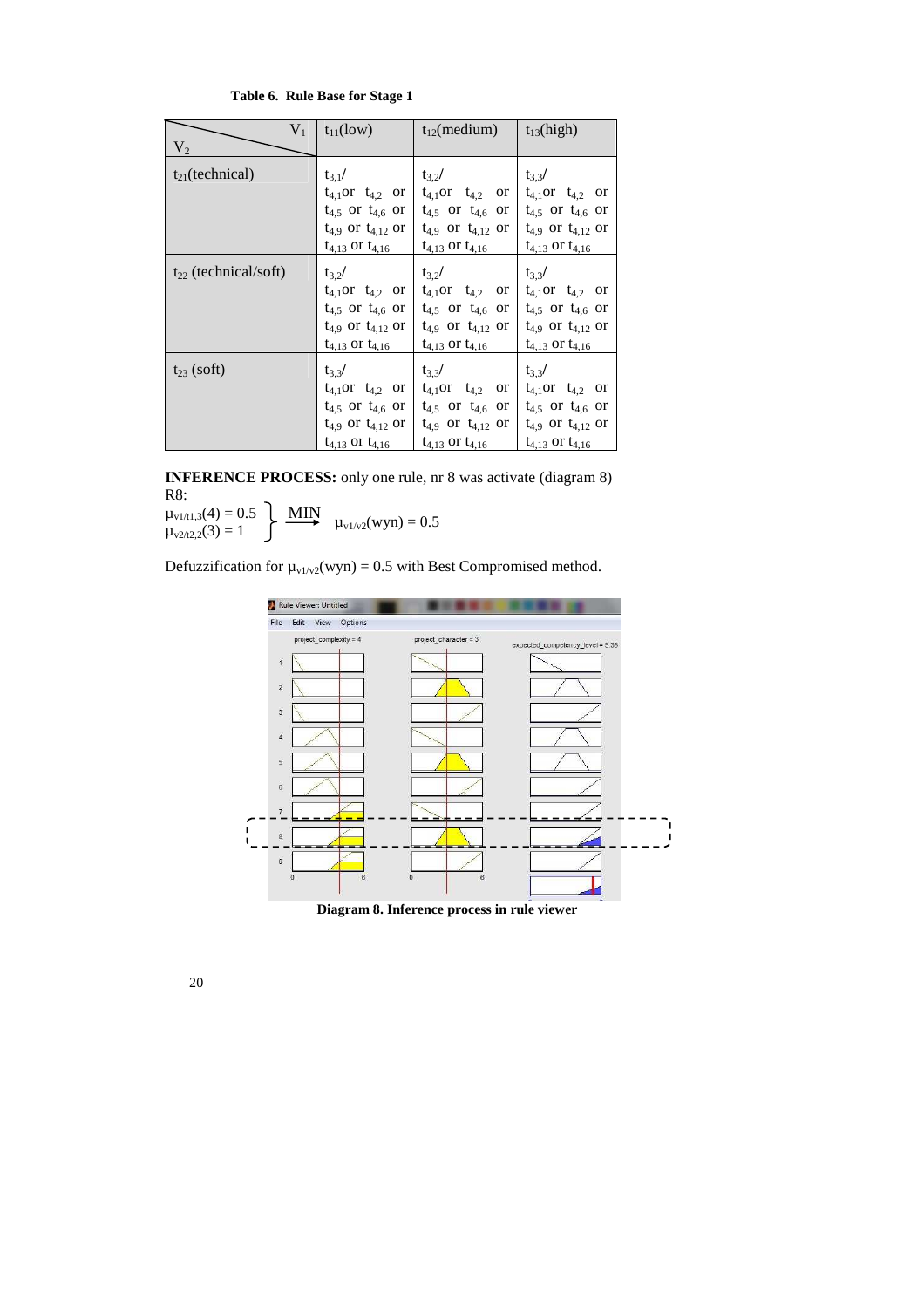### **Table 7. Results for Stage 1**

| Input variable         |                          | <b>Given values</b>                     |  |  |  |  |
|------------------------|--------------------------|-----------------------------------------|--|--|--|--|
|                        | Project complexity level | $t_{12}$ (medium)                       |  |  |  |  |
|                        | Project character        | $t_{22}$ (technical/soft)               |  |  |  |  |
| <b>Output variable</b> |                          | <b>Results</b>                          |  |  |  |  |
| $V_3$                  | Competency level         | 5.35 (high)                             |  |  |  |  |
| $\rm V_4$              | MBTI profile             | 2 or 3 or 5 or 6 or 9 or 12 or 13 or 16 |  |  |  |  |

**The expected competency level** for vacant post is equal 5.35 what, according to reference model, give the note 'high'.

**The expected MBTI profile** for vacant post is one from following psychological profiles: 2(ISTP), 3(ISTJ), 5(ISFJ), 6(ISFP), 9(INFP), 12(INTJ), 13(INTP), 16(INFJ).

Undermentioned tables contain the next Stages of verification process results. Prepared example has been implemented in Fuzzy Toolbox for MatLAB2010 environment. For each Stage proper rule base has been defined.

## **STAGE 2 Preliminary assessment of candidates**

### **STEP 1. Basic criteria assessment**

### **Table 8 Results for step 1**

| <b>Input variable</b>  |                                   |                | <b>Given values</b> |                |                |                |                |  |  |
|------------------------|-----------------------------------|----------------|---------------------|----------------|----------------|----------------|----------------|--|--|
|                        |                                   |                |                     |                |                |                |                |  |  |
|                        |                                   | C1             | C <sub>2</sub>      | C <sub>3</sub> | C <sub>4</sub> | C <sub>5</sub> | C6             |  |  |
|                        |                                   |                |                     |                |                |                |                |  |  |
|                        |                                   |                | C <sub>2</sub>      | C <sub>3</sub> | C <sub>4</sub> | C <sub>5</sub> | C6             |  |  |
| $V_5$                  | Practice on independently<br>post | $\overline{2}$ | $\Omega$            | 5              | $\overline{4}$ | 2              | 7              |  |  |
| $V_6$                  | Participation in project teams    |                | 4                   | $\mathcal{L}$  | 6              | 8              | $\overline{2}$ |  |  |
| $V_{10}$               | Post character                    | 2              | 2                   | 2              | 2              | $\overline{c}$ | 2              |  |  |
| <b>Output variable</b> |                                   |                | <b>Results</b>      |                |                |                |                |  |  |
| $V_{11}$               | Post adjustment                   |                |                     |                | 0.493          |                | 0.493          |  |  |
|                        |                                   |                |                     |                |                |                |                |  |  |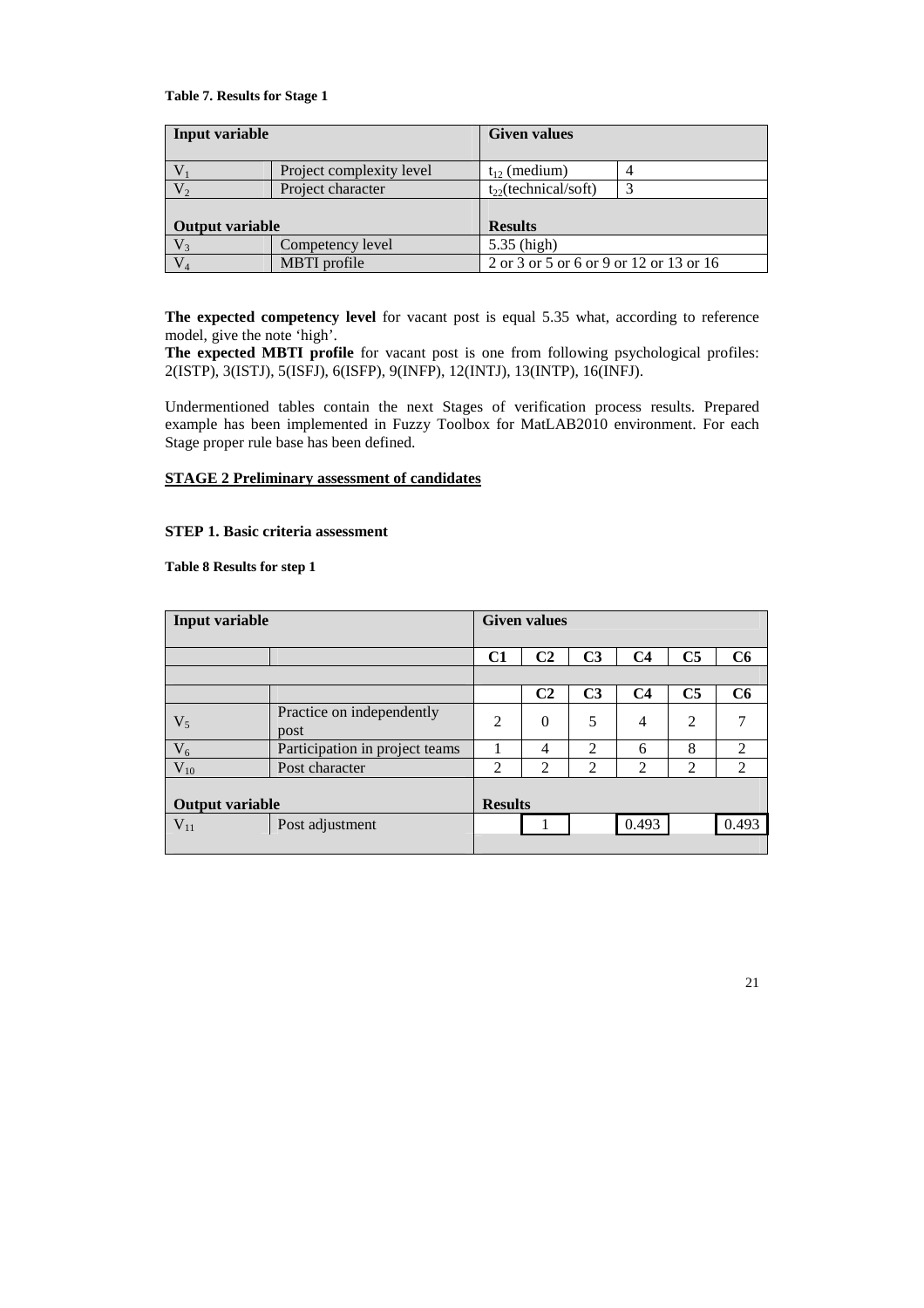The results from Step 1 show that only three from six candidates successfully pass verification process for basic criteria. To be successful on this step it is necessary to achieve grade of membership for 'post adjustment' in variability ranger from 0 to 1.5 point, where 0 is the best result, and 1.5 is the weakest acceptable value. Candidates who exceed the scope of given range are rejected from verification process. In given example those candidates are C1, C3 and C5. The others candidates go to the step number 2 – competency assessment.

### **STEP 2 Competency assessment**

**Table 9. Results for step 2** 

| Input variable         |                  | <b>Given values</b> |              |  |      |  |       |  |  |
|------------------------|------------------|---------------------|--------------|--|------|--|-------|--|--|
|                        |                  |                     | $\mathbb C2$ |  | C4   |  | C6    |  |  |
|                        | Competency level |                     | 3.5          |  |      |  | 4.5   |  |  |
| '10                    | Post character   |                     |              |  |      |  |       |  |  |
| <b>Output variable</b> |                  | <b>Results</b>      |              |  |      |  |       |  |  |
|                        | Post adjustment  |                     |              |  | 0.49 |  | 0.956 |  |  |

To be successful on step two, it is necessary to achieve grade of membership for 'post adjustment' in variability ranger from 0 to 1.5 point. This time candidate number 2 exceed the scope of given range that means the person is rejected from further assessment process. From successful candidates, candidate number 4 has better notes than Candidate number 6. Both of them go to the next step.

### **STEP 3 Behavioral assessment**

### **Table 10. Results for step 3**

| <b>Input variable</b>  |                 | <b>Given values</b> |  |  |    |  |       |  |  |
|------------------------|-----------------|---------------------|--|--|----|--|-------|--|--|
|                        |                 |                     |  |  | C4 |  | C6    |  |  |
| V x                    | MBTI profile    |                     |  |  |    |  | 12    |  |  |
| ${\rm V}_{10}$         | Post character  |                     |  |  |    |  |       |  |  |
| <b>Output variable</b> |                 | <b>Results</b>      |  |  |    |  |       |  |  |
|                        | Post adjustment |                     |  |  |    |  | ገ 493 |  |  |

Behavioral assessment allows determining the MBTI profile adjustment according to post character. As the variability range for  $V_{11}$  variable is the same like in preceding steps, it is easy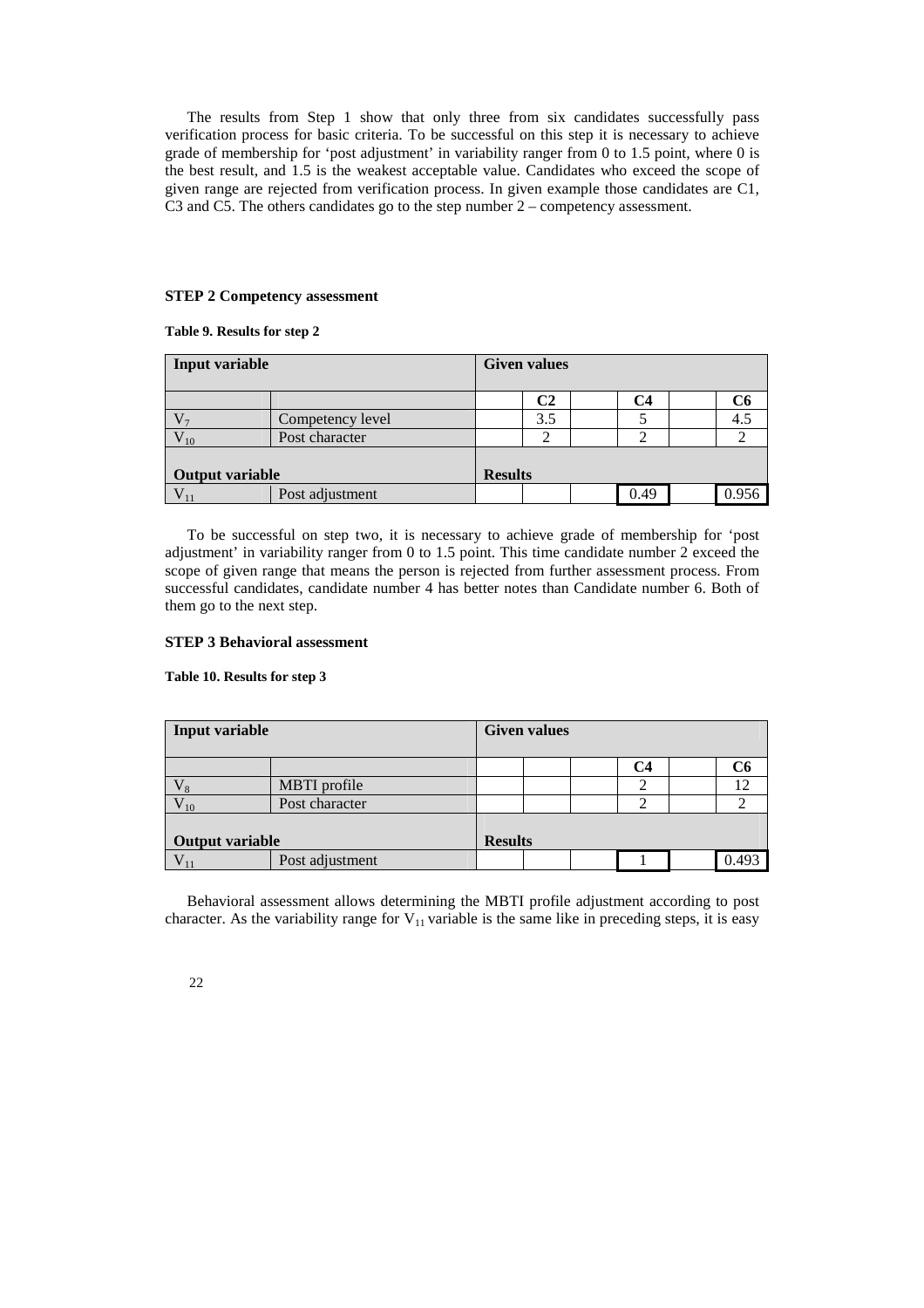to notice that candidate C6 obtained better notes than candidate C4, both of them however go to the last step of verification process in this stage.

### **STEP 4 Availability assessment**

### **Table 11 Results for step 4**

| Input variable         |                 | <b>Given values</b> |  |  |      |  |      |  |  |
|------------------------|-----------------|---------------------|--|--|------|--|------|--|--|
|                        |                 |                     |  |  | C4   |  | Cб   |  |  |
|                        | Availability    |                     |  |  |      |  |      |  |  |
| 10                     | Post character  |                     |  |  | ◠    |  |      |  |  |
| <b>Output variable</b> |                 | <b>Results</b>      |  |  |      |  |      |  |  |
|                        | Post adjustment |                     |  |  | 0.49 |  | 0.49 |  |  |

After availability assessment, where both of verified candidates obtained equal, positive notes, the list of preliminary verified candidates is closed.

Now the information from the Stage 2 can be used in final verification process.

As the preliminary assessment has been divided into four steps with one, this same output linguistic variable, it is necessary to calculate the average value of notes obtained by candidates C4 and C6. This calculation allows determining who get the better general note for post adjustment. This note would be a value for an input variable  $V_{11}$ .

### **STAGE 3. Final candidate's assessment.**

## **Table 12 Results for final verification**

| Input variable         |                  | <b>Given values</b> |  |  |        |  |       |  |  |
|------------------------|------------------|---------------------|--|--|--------|--|-------|--|--|
|                        |                  |                     |  |  |        |  |       |  |  |
|                        |                  |                     |  |  | C4     |  | C6    |  |  |
| $V_{\gamma}$           | Competency level |                     |  |  |        |  | 4.5   |  |  |
|                        | MBTI profile     |                     |  |  |        |  | 12    |  |  |
|                        | Post adjustment  |                     |  |  | 0.6182 |  | 0.608 |  |  |
|                        |                  |                     |  |  |        |  |       |  |  |
| <b>Output variable</b> |                  | <b>Results</b>      |  |  |        |  |       |  |  |
|                        | Assignment       |                     |  |  | 1.75   |  | 1.61  |  |  |

After final verification fuzzy system, give the result of candidate's assignment to the vacant post.

According to reference model presented in Table 4, chapter 4, subsection 4.1.1., obtained results place both of verified candidates on reserve list B, while candidate C4 is placed higher